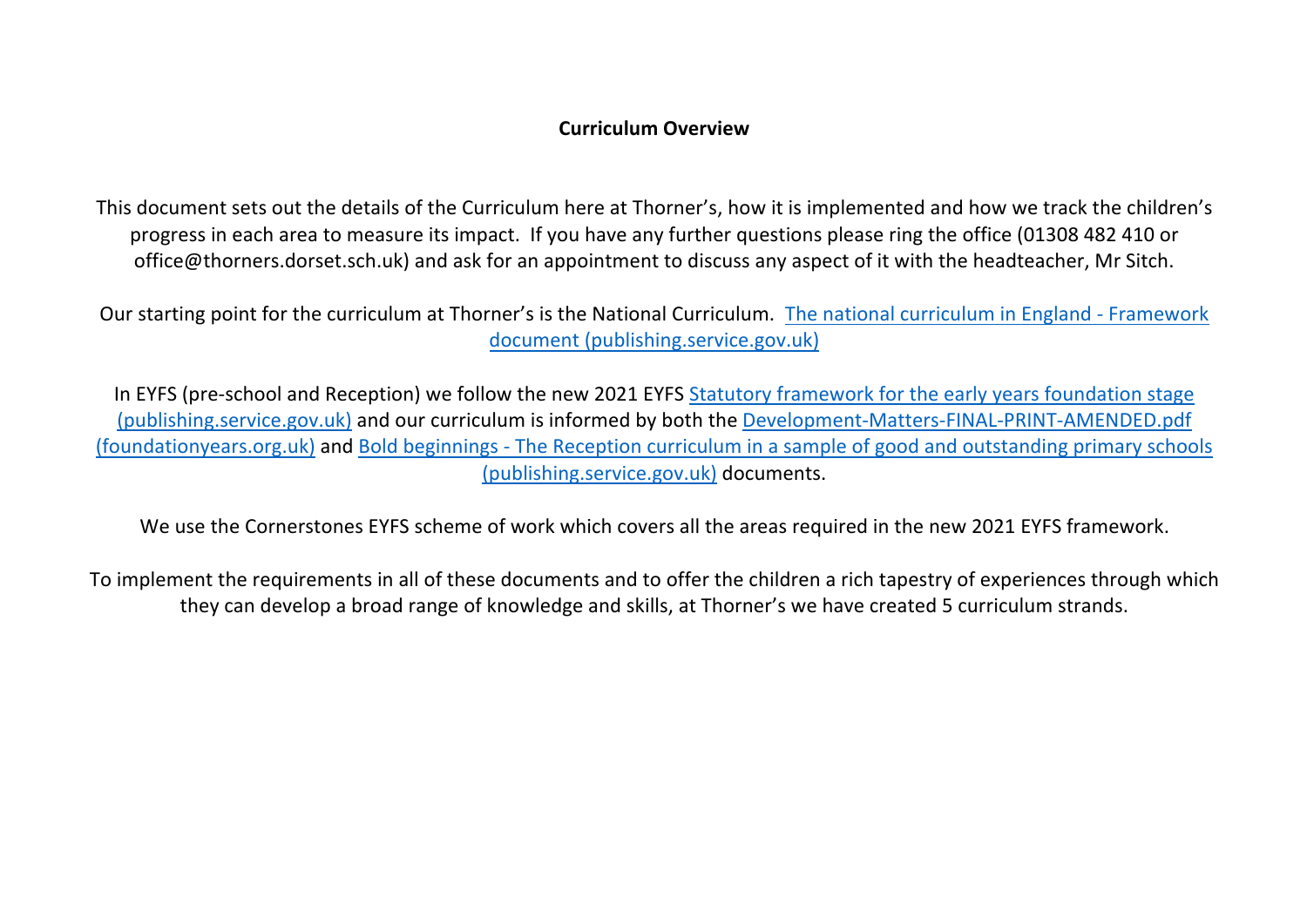### Our 5 Curriculum Strands

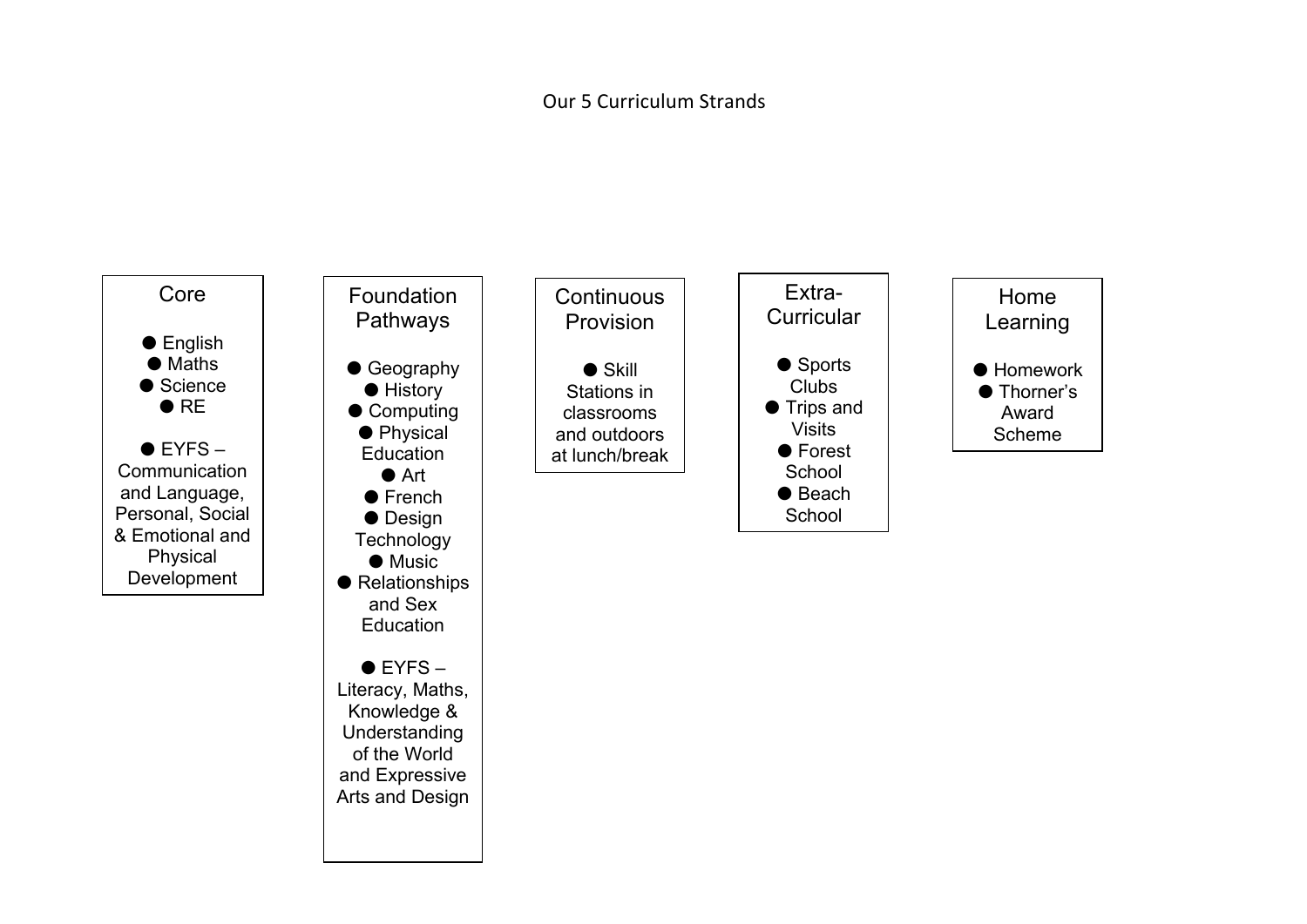#### **1. CORE:**

For Maths we use:

EYFS – White Rose Maths and Cornerstones The DfE approved Maths No Problem scheme Maths – No Problem! : Maths — No Problem! together with additional resources from other providers such as: NCETM (National Centre for Excellence in the Teaching of Mathematics https://www.ncetm.org.uk/) The Mathsteasers Series for Advanced Learners The Mathsteasers Series : Maths — No Problem! White Rose Maths Resources | White Rose Maths

For English we use: EYFS – Hamilton Trust The mixed stage (yr 1/2, 3/4 & 5/6) planning from The Hamilton Trust https://www.hamilton-trust.org.uk/ Together with additional resources from other providers such as: The national Literacy Trust Free literacy resources | National Literacy Trust

Every week in Reception we have a book which sets our theme – all activities in class are then linked to the themes from the story. In EYFS/KS1 we use the Phonics Bug scheme to deliver our Phonics teaching and we also use the Oxford Reading Tree and Collins Big Cat reading schemes to support decoding and reading across EYFS/KS1. Our Phonics Bug scheme enables children to read texts (online) that corresponds to the exact sounds they are working on at that moment. By being online we also do not have to have 30 hard copies of the same text for everyone to access the perfectly pitched book for their Phonics stage, which again means pupils can progress onto the next text at the precise time required to match their Phonics learning each week.

For Science we use:

Outstanding Science Outstanding Science | Primary Science Resources for the National Curriculum Together with additional resources from other providers such as: Primary Science Teaching Trust Primary Science Teaching Trust - PSTT STEM STEM Learning - Resources, CPD, STEM Ambassadors and enrichment | STEM

> For RE we use: Understanding Christianity and Discovery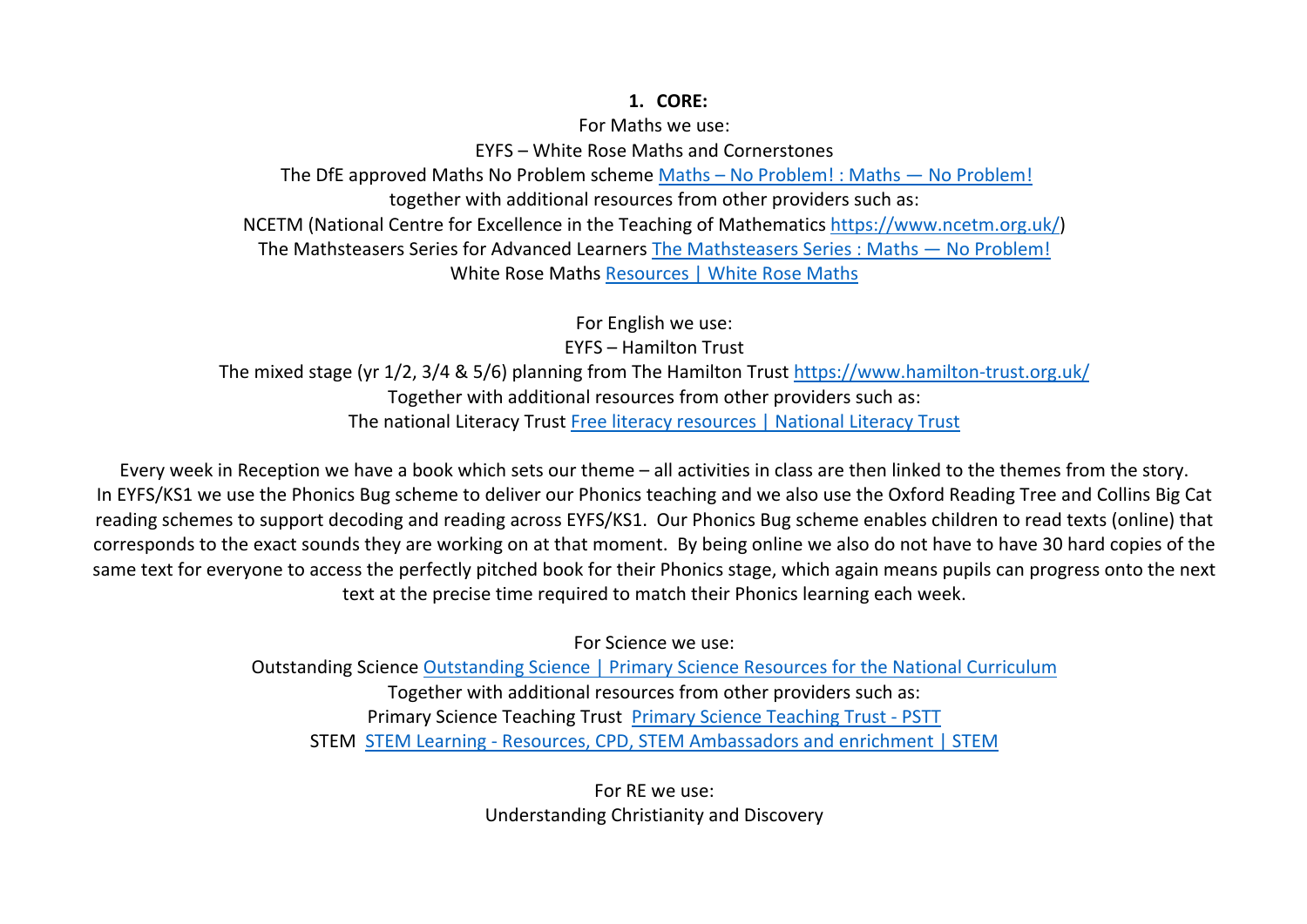# **2. Foundation Pathways:**

'Don't be a scientist, don't be an artist, don't be a musician. Be all of them.'

Although we often teach lessons that have strong cross-curricular links with other parts of the timetable, at Thorner's from Year 1 each subject is taught as a distinct lesson. We do this for 3 reasons:

● to ensure that all subjects of the curriculum are given their appropriate weight (so no areas get 'squeezed' or glossed over), ● to ensure pupils learn that all subjects possess some particular subject-specific skills ('being a scientist' requires a child to use some different skills than when they are 'being an artist') and

● to ensure that *pupils themselves begin to see* how their knowledge and skills in one part of the curriculum are linked to those in another (realizing for yourself how your 8x table helped you with rhythm in music).

To enable our children to embed, develop and build upon their subject-specific skills and knowledge, we have created our

## 60 BIG QUESTIONS

and then the subject pathways for children to follow to answer them as they study each subject throughout their learning journey up through the school.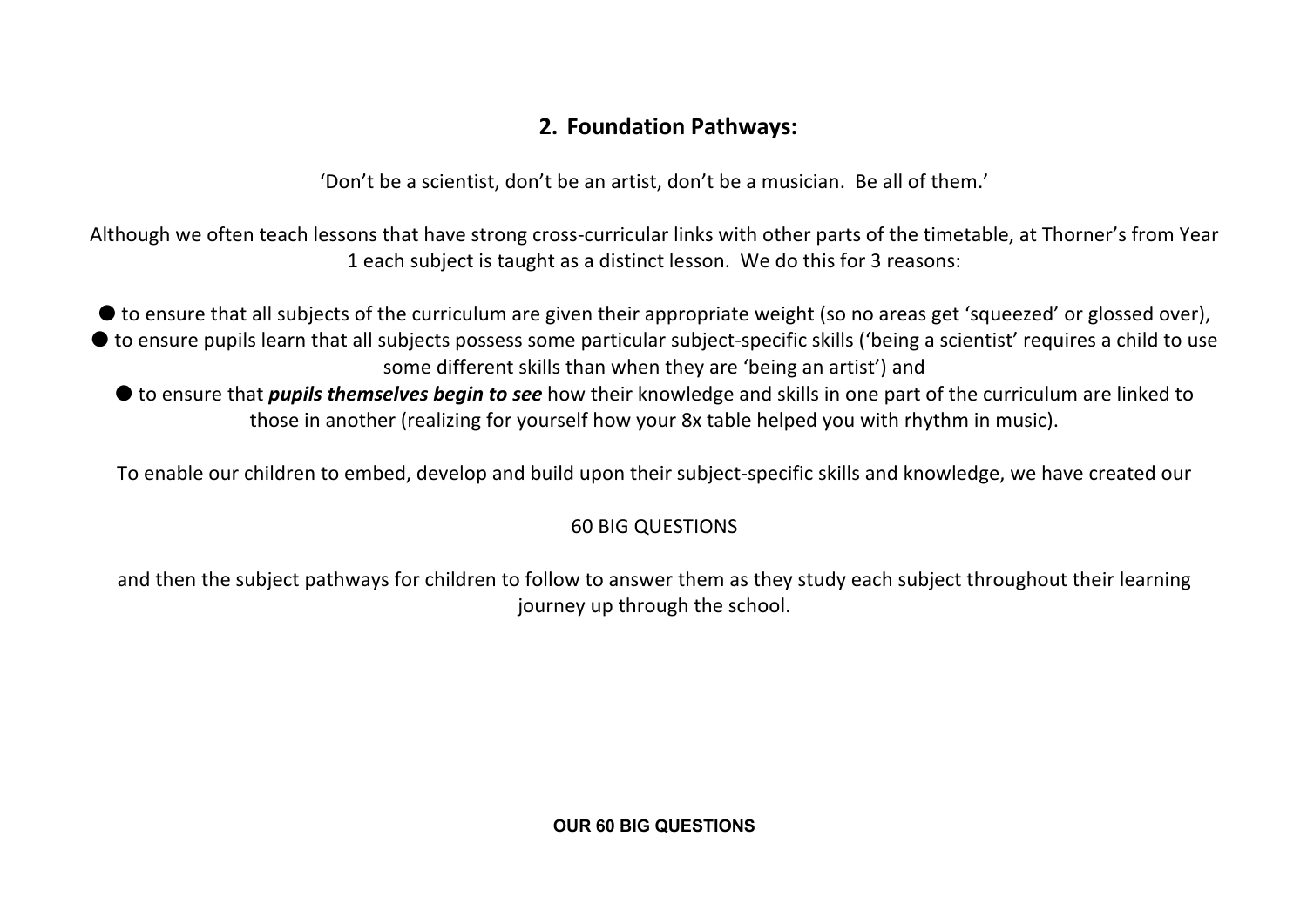**Science** 

Our BIG pathway questions:

- **1) Where is the Earth in space?**
- **2) What are materials really made of?**
- **3) Where and why do animals survive?**
- **4) How does my healthy body work?**
- **5) How do plants grow?**
- **6) How do forces and powers around me behave?**

Geography:

Our BIG pathway questions:

- **1) What makes the weather on Earth?**
- **2) How fragile is our planet?**
- **3) Why are places on Earth different?**
- **4) What is special about where we live?**
- **5) How do maps and plans work?**
- **6) Why do we have cities and towns?**

History:

Our BIG pathway questions:

- **1) What was life like in the past near Litton Cheney?**
- **2) When did people "discover" places and things?**
- **3) How did ancient people live?**
- **4) Why do we have different ages and eras?**
- **5) How have world wars affected people?**
- **6) What big events have changed my country?**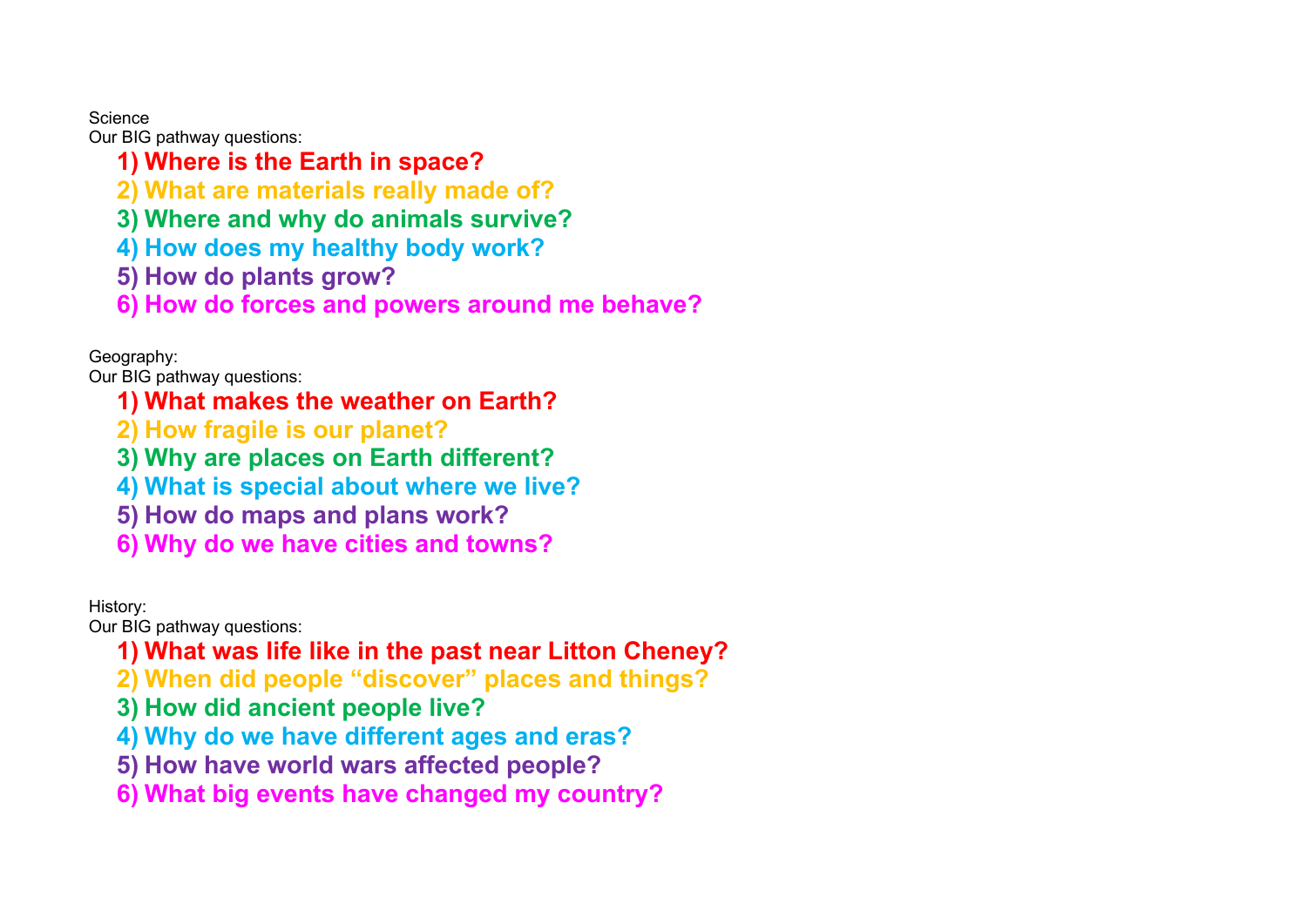Computing

Our BIG pathway questions:

- **1) What is a computer?**
- **2) How do I program and code?**
- **3) How do I control a computer?**
- **4) How do I stay safe online?**
- **5) How do I collect and use data?**
- **6) Can I use computers to create?**

Art/DT

Our BIG pathway questions:

# **1) What is healthy, seasonal food?**

- **2) Can I design and make useful and beautiful things?**
- **3) How do I draw and clothe the human body?**
- **4) Can I make electronic devices?**
- **5) Can I tell a story with a picture?**
- **6) How do I use different artistic materials?**

## PE

Our BIG pathway questions:

- **1) Why and how do we compete?**
- **2) How do I learn to control objects?**
- **3) How can I control my body?**
- **4) What risks should I take?**
- **5) How do I develop confidence in the water?**
- **6) How do I hit, catch and throw?**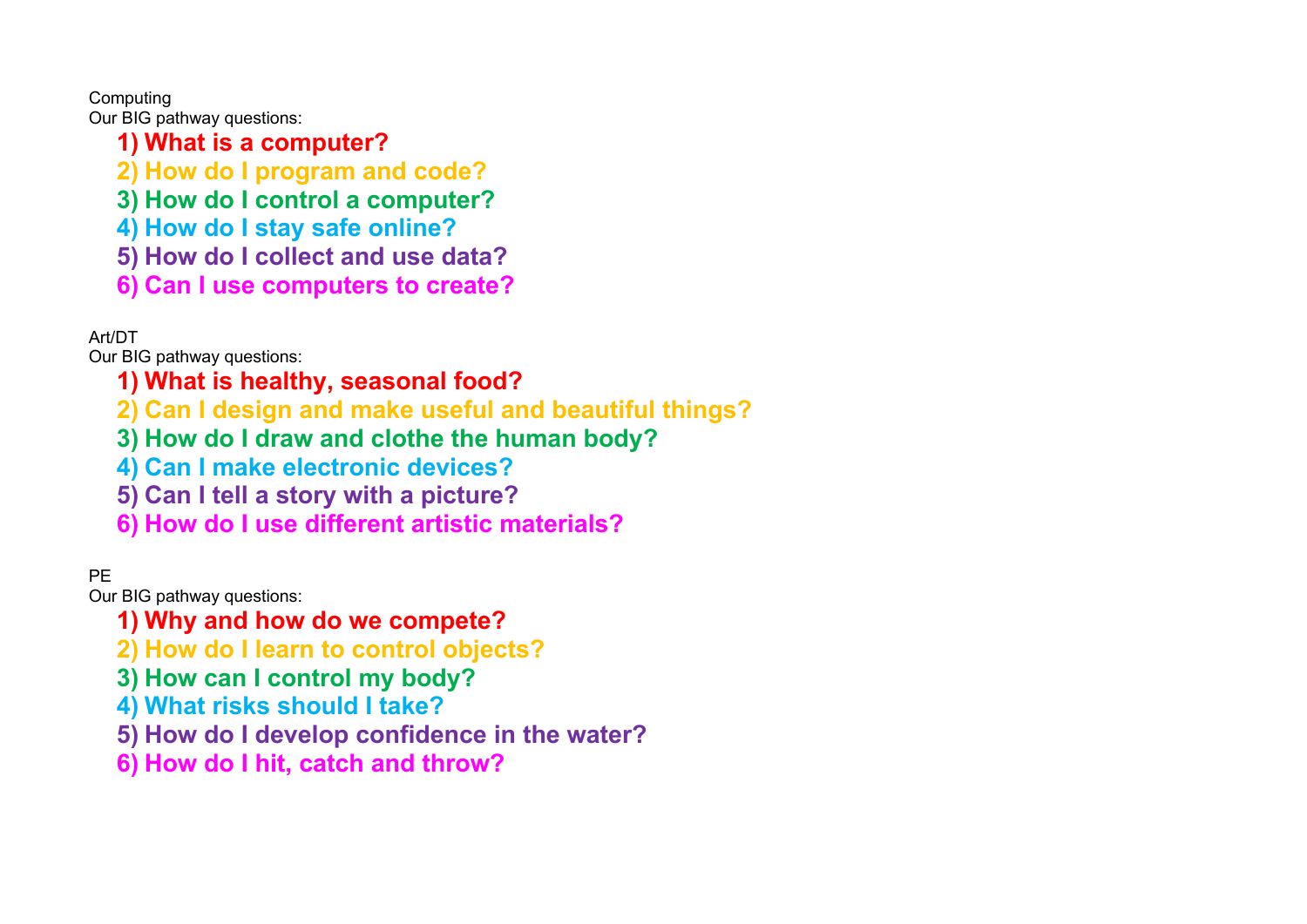### Music

Our BIG pathway questions:

- **1) What are pulse, rhythm and pitch?**
- **2) Can I compose my own music?**
- **3) Can I learn about music from other places and times?**
- **4) Can I perform in front of an audience?**
- **5) How do I play different instruments?**
- **6) How does music affect us?**

## RE

Our BIG pathway questions:

- **1) How did everything begin?**
- **2) What might God be like?**
- **3) What does Jesus' message mean to me?**
- **4) What is the real meaning of Christmas and Easter?**
- **5) What do people believe happens when someone dies?**
- **6) What other faiths are there in this country and around the world?**

## **RSF**

Our BIG pathway questions:

- **1) What are happy families and healthy relationships?**
- **2) How do I stay safe as I grow up?**
- **3) What should I do to stay healthy and happy?**
- **4) What are my rights and responsibilities?**
- **5) How should I think about money and work?**
- **6) Why is identity important to everyone?**

Languages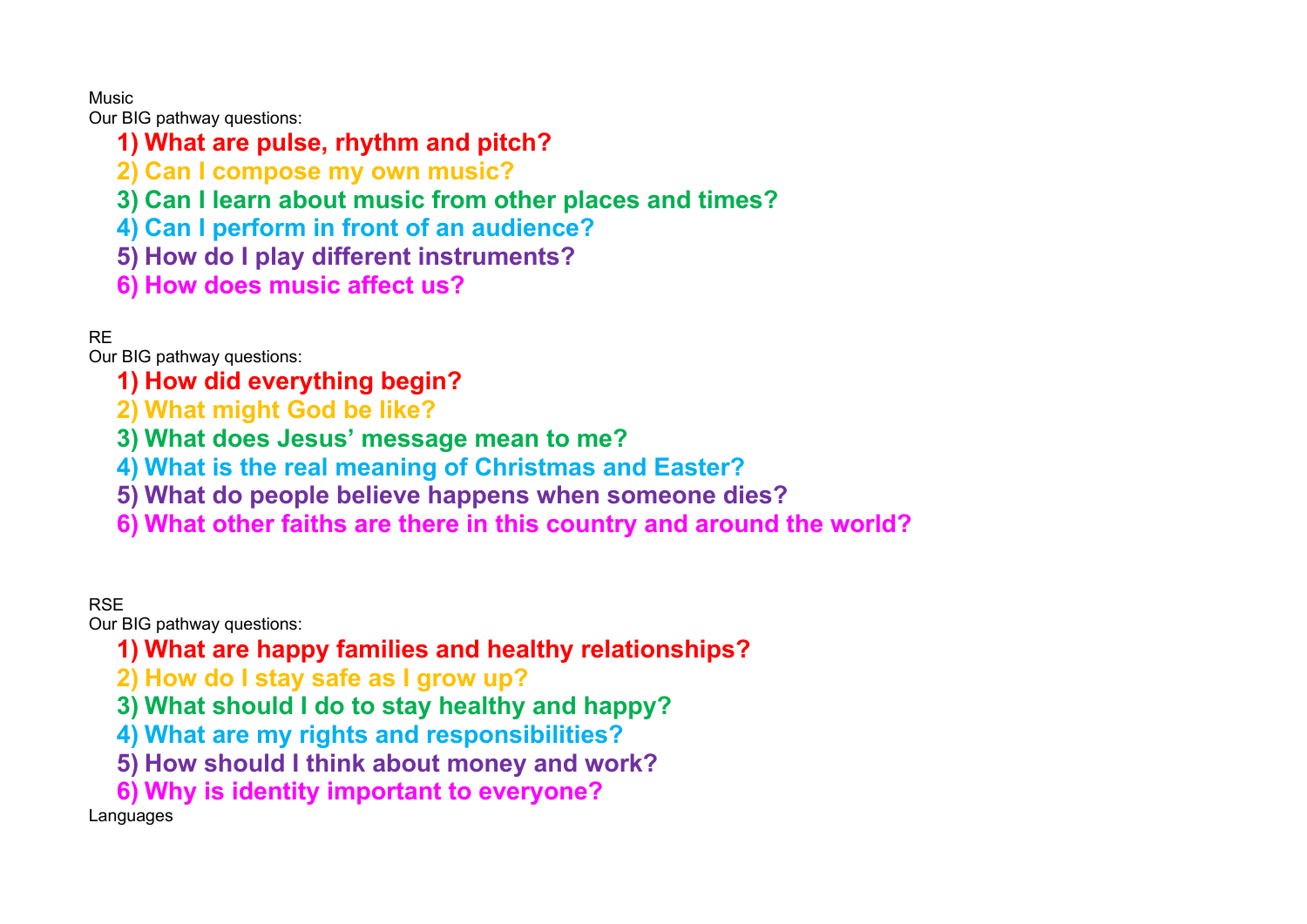Our BIG pathway questions:

**1) What do French words mean?**

**2) How do I improve my accent?**

**3) How can I learn about another country?**

**4) How are languages different and the same?**

**5) How do I speak and write in another language?**

**6) Can I learn an ancient language in a different alphabet?**

Below is a colour-coded curriculum map which shows how a child moves from topics in KS1 and where those skills and knowledge are then revisited and expanded upon in KS2 in order for them to answer our 60 BIG QUESTIONS. Simply find a colour in one subject for a class and then look for that same colour in the same subject row in the other class charts.

For example, in Chesil in "Spring A" in the row for Science you can see that the children will learn about "Everyday Materials and their Uses". You can see that "Everyday Materials and their Uses" is in orange. This colour then appears again in the Bredy timetable in the "States of Matter" topic in the Science row in "Summer A" and again in the Eggardon timetable in Summer B as "Materials: Properties and Changes".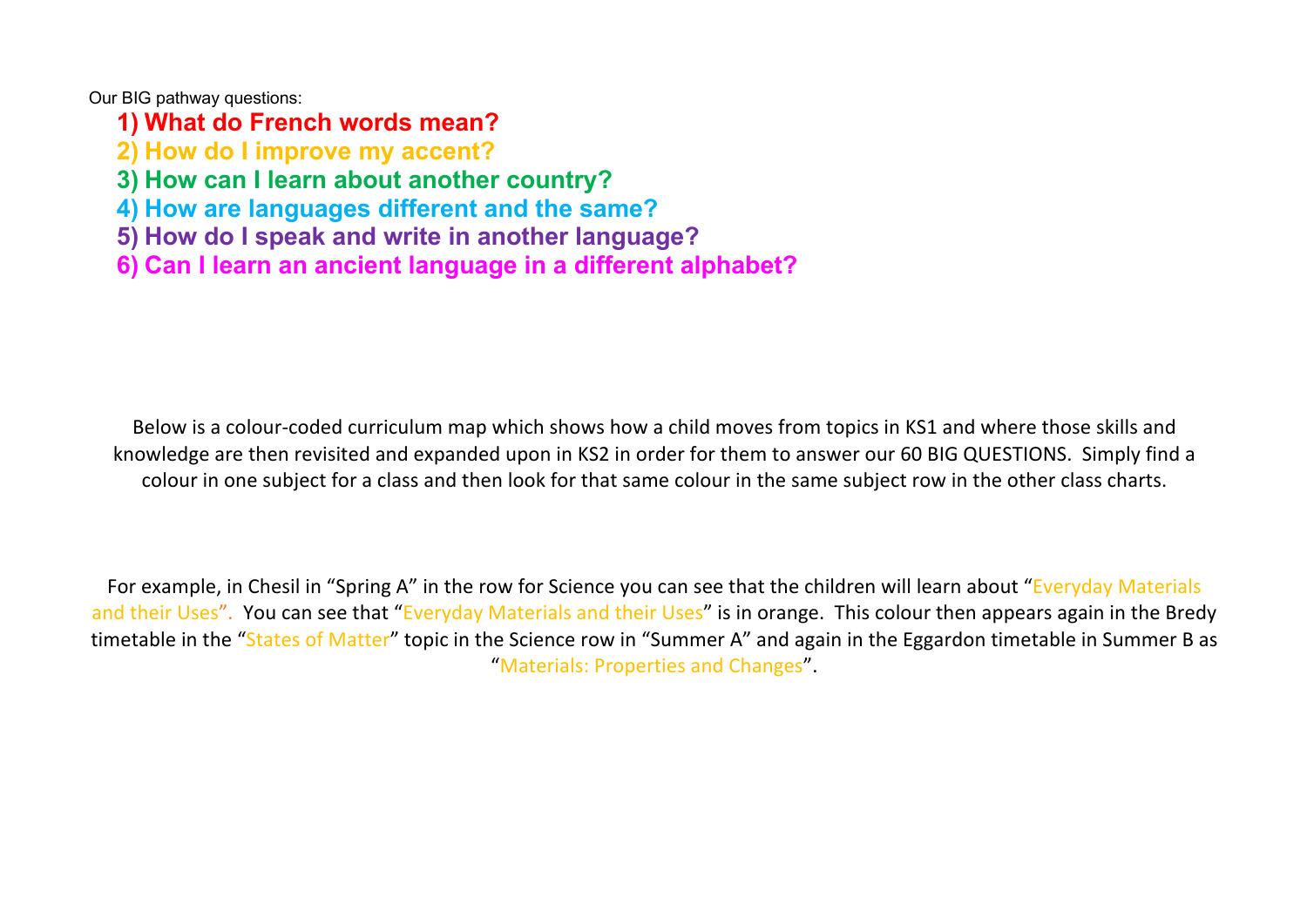# **CHESIL**

|                   | Autumn A                  | Spring A              | Summer A                          | Autumn B                  | <b>Spring B</b>              | Summer B                 |
|-------------------|---------------------------|-----------------------|-----------------------------------|---------------------------|------------------------------|--------------------------|
| Science           | <b>Seasonal Changes</b>   | Everyday              | <b>Living Things &amp;</b>        | <b>Animals including</b>  | <b>Animals including</b>     | <b>Plants</b>            |
|                   | 1D                        | <b>Materials/Uses</b> | <b>Habitats</b>                   | <b>Humans</b>             | <b>Humans</b>                | 1A & 2B                  |
|                   |                           | 1C/2D                 | 2A                                | 1B                        | 2C                           |                          |
| Geography         | Weather &                 | <b>Planet Earth</b>   | <b>Different Environments</b>     | <b>Local Area</b>         | <b>Maps and Plans</b>        | <b>UK and World Maps</b> |
|                   | <b>Seasons</b>            | <b>Earth in Space</b> |                                   |                           |                              |                          |
| History           | <b>Bonfire Night</b>      | <b>My Family</b>      | <b>Explorers</b>                  | <b>Great Inventions</b>   | <b>Local Heroes</b>          | Holidays in the past     |
|                   | Great Fire of             | <b>History</b>        |                                   |                           |                              |                          |
|                   | London                    |                       |                                   |                           |                              |                          |
| Computing         | <b>Systems and</b>        | International         | <b>Algorithms Unplugged</b>       | Intro to Data             | <b>Online Safety 2</b>       | <b>Digital Imagery</b>   |
|                   | <b>Networks</b>           | <b>Space Station</b>  | <b>Online Safety 1</b>            | <b>Rocket to the Moon</b> | <b>Scratch Junior</b>        | <b>Word Processing</b>   |
|                   | What is a                 | <b>Beebots</b>        |                                   |                           |                              |                          |
|                   | Computer?                 |                       |                                   |                           |                              |                          |
| Art               | <b>Formal Elements of</b> | Human Form            | <b>Sculpture &amp; Collages 1</b> | <b>Formal Elements of</b> | <b>Sculpture &amp; Mixed</b> | Landscapes               |
|                   | Art 1                     |                       | (Living Things)                   | Art 2                     | media 2                      |                          |
|                   | Art & Design 1            |                       |                                   | Art & Design 2            | (superheroes)                |                          |
| <b>PE</b>         | <b>Multiskills 1</b>      | <b>Gymnastics 1-2</b> | <b>Athletics Yr 1</b>             | <b>Multiskills 2</b>      | <b>Gymnastics 3-4</b>        | <b>Athletics 2</b>       |
|                   | Dance                     | <b>Outdoor Ed</b>     | Swimming                          | <b>Dance</b>              | <b>Outdoor Ed</b>            | Swimming                 |
|                   | Football                  | (WOEC)                |                                   |                           | (WOEC)                       |                          |
| <b>DT</b>         | <b>Fruit and Veg</b>      | Windmill              | <b>Wheels and Axles</b>           | <b>Balanced Diet</b>      | <b>Baby Bear's Chair</b>     | <b>Fairground Wheel</b>  |
|                   | <b>Moving Story Book</b>  | <b>Puppets</b>        |                                   | <b>Monster</b>            | Pouches                      |                          |
| <b>Music</b>      | <b>Hey You</b>            | In the Groove         | <b>Your Imagination</b>           | Hands, Feet, Heart        | I wanna play in a            | <b>Friendship Song</b>   |
|                   | Rhythm in the way         | <b>Round and</b>      | Reflect, Rewind,                  | Ho Ho Ho                  | <b>Band</b>                  | Reflect, Rewind,         |
|                   | we walk/Banana            | Round                 | <b>Replay</b>                     |                           | Zootime                      | <b>Replay</b>            |
|                   | Rap                       |                       |                                   |                           |                              |                          |
| <b>RE</b>         | Creation 1.2              | God 1.1               | Gospel 1.4                        | Incarnation 1.3           | Salvation 1.5                | Judaism                  |
|                   | Who made the              | <b>What do Xtians</b> | What is the good news             | Why does Xmas             | Why does Easter              |                          |
|                   | world?                    | believe god is        | Jesus brings?                     | matter to Xtians?         | matter to Xtians?            |                          |
|                   |                           | like?                 |                                   |                           |                              |                          |
| French            |                           |                       | R Stars Bk 1 Games                |                           |                              | R Stars Bk 1 Games       |
| <b>Vocabulary</b> |                           |                       | and Songs Chapter 2               |                           |                              | and Songs Chapter 2      |
| building          |                           |                       |                                   |                           |                              |                          |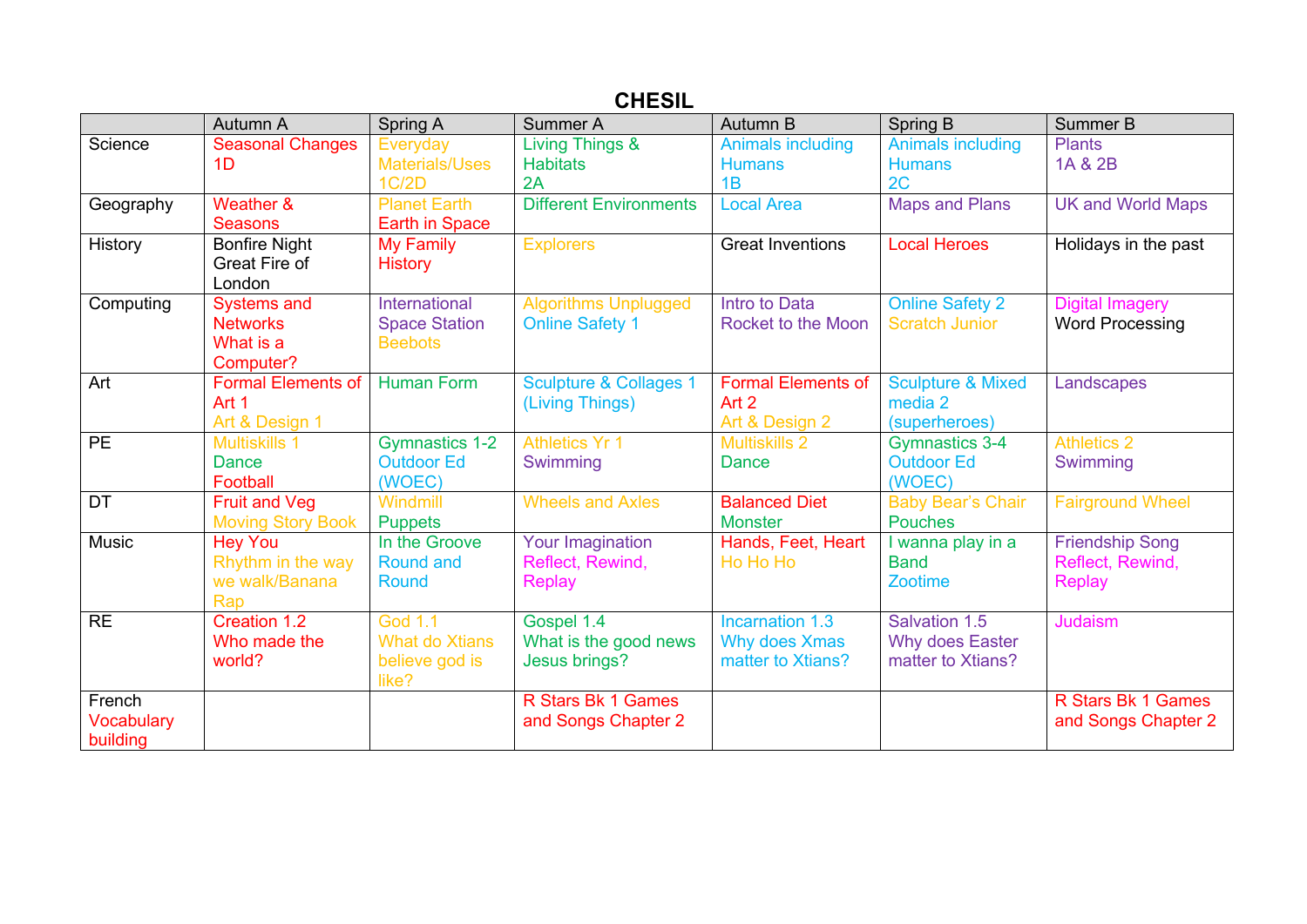| <b>BREDY</b>                                   |                                                                                    |                                                                                                                   |                                                                                           |                                                                                    |                                                                                              |                                                                  |  |  |  |  |
|------------------------------------------------|------------------------------------------------------------------------------------|-------------------------------------------------------------------------------------------------------------------|-------------------------------------------------------------------------------------------|------------------------------------------------------------------------------------|----------------------------------------------------------------------------------------------|------------------------------------------------------------------|--|--|--|--|
|                                                | Autumn A                                                                           | Spring A                                                                                                          | Summer A                                                                                  | Autumn B                                                                           | Spring B                                                                                     | Summer B                                                         |  |  |  |  |
| Science                                        | <b>Animals including</b><br>Humans 3B                                              | Forces and Magnets<br>3E<br><b>Electricity 4E</b>                                                                 | <b>States of Matter 4C</b><br><b>Rocks and Fossils</b><br>3 <sub>C</sub>                  | <b>Animals including</b><br>Humans 4B<br>Sound 4D                                  | Light 3D<br>Plants 3A                                                                        | Living things and their<br><b>Habitats 4A</b>                    |  |  |  |  |
| Geography                                      | <b>Water, Coasts and Rivers</b>                                                    | Environment<br><b>Work and Travel</b>                                                                             | Asia, N America,<br>Germany, N.I.                                                         | UK, Europe<br><b>N&amp;S America</b><br>Asia & Africa                              | <b>Weather Patterns &amp;</b><br>Environment                                                 | <b>Towns and Settlements</b>                                     |  |  |  |  |
| History                                        | <b>Roman Britain</b>                                                               | Crime and<br>Punishment                                                                                           | <b>Local History</b>                                                                      | <b>Stone Age</b>                                                                   | Egyptians                                                                                    | Bronze Age, Iron Age and<br>the Vikings                          |  |  |  |  |
| Computing                                      | Networks & Internet<br>E-Safety 3                                                  | <b>Scratch</b><br>Journey into a<br>Computer                                                                      | <b>Digital Literacy</b>                                                                   | Investigating<br>Weather<br>E-Safety 4                                             | <b>Website Design</b><br><b>HTML</b>                                                         | <b>Collaborative Learning</b><br><b>Computational Thinking</b>   |  |  |  |  |
| Art                                            | Every Picture Tells a<br><b>Story</b><br>Formal Elements Art 4                     | Art & Design 4                                                                                                    | <b>Sculpture</b>                                                                          | <b>Prehistoric Art</b><br><b>Formal Elements of</b><br>Art <sub>3</sub>            | Art and Design 3                                                                             | Craft                                                            |  |  |  |  |
| $\overline{PE}$                                | Football 3<br>Dance 3<br>Hockey 3                                                  | <b>Archery</b><br>Tennis <sub>3</sub>                                                                             | <b>WOEC</b><br>Swimming<br><b>Athletics 3</b>                                             | Dance 4<br><b>Netball</b>                                                          | Gym 4<br><b>Strike/Field/Rounders 4</b>                                                      | <b>WOEC</b><br>Swimming<br><b>Athletics 4</b>                    |  |  |  |  |
| DT                                             | <b>Pneumatic Toys</b><br><b>Electronic Charm</b>                                   | <b>Eating Seasonally</b><br>Constructing a<br>Castle                                                              | <b>Cushions</b><br><b>Static electricity</b>                                              | <b>Slingshot Car</b><br><b>Mindful timer</b>                                       | <b>Adapt a Recipe</b><br><b>Pavilions</b>                                                    | Fastenings<br><b>Torches</b>                                     |  |  |  |  |
| Music                                          | Let your Spirit Fly<br>Glocks 1                                                    | 3 Little Birds<br><b>The Dragon Song</b>                                                                          | <b>Bringing</b> us<br><b>Together</b><br>Reflect, Rewind &<br><b>Replay</b>               | <b>Mamma Mia</b><br>Glocks <sub>2</sub>                                            | Stop!<br>Lean on Me                                                                          | <b>Blackbird</b><br>Reflect, Rewind & Replay                     |  |  |  |  |
| RE                                             | 2a.2 What is it like to<br>follow God?                                             | 2a.4 What kind of<br>world did Jesus<br>want?<br>2a.6 When Jesus<br>left, what was the<br>impact of<br>Pentecost? | Hinduism-<br>pilgrimage to the<br><b>River Ganges</b>                                     | 2a.1 What do<br><b>Christians learn from</b><br>the Creation Story?                | 2a.5 Why do Christians<br>call the day Jesus died<br>"Good Friday"?<br>2a.3 What is Trinity? | Hinduism - how can<br>Brahman be everywhere?                     |  |  |  |  |
| French<br>Vocabulary<br>building and<br>Accent | Unit 1 Bk 1 Moi<br>Unit 5 Bk 1 Les 4 Amis                                          | Unit 6 Bk 1<br>Ca pousse?<br><b>Unit 10 Bk 2</b><br><b>Vive La Sport</b>                                          | <b>Unit 11 Bk 2</b><br>Les Ca. des animals<br><b>Unit 12 Bk 2</b><br>Quel temps fait til? | Unit 1 Bk 1 Moi<br>Unit 3 Bk 1<br>On fait le fete                                  | Unit 4 Bk 1<br><b>Portraits</b><br>Unit 7 Bk 2 On Y va!                                      | Unit 8 Bk 2 L'argent<br>Unit 9 Bk 2 Raconte-moi<br>une histoire! |  |  |  |  |
| <b>RSE</b>                                     | <b>Families and</b><br><b>Relationships A</b><br>Safety and the Changing<br>body A | <b>Health and</b><br><b>Wellbeing A</b><br><b>Citizenship A</b>                                                   | <b>Economic Wellbeing</b><br>A                                                            | <b>Families and</b><br><b>Relationships B</b><br>Safety and the<br>Changing body B | <b>Health and Wellbeing B</b><br><b>Citizenship B</b>                                        | <b>Economic Wellbeing B</b>                                      |  |  |  |  |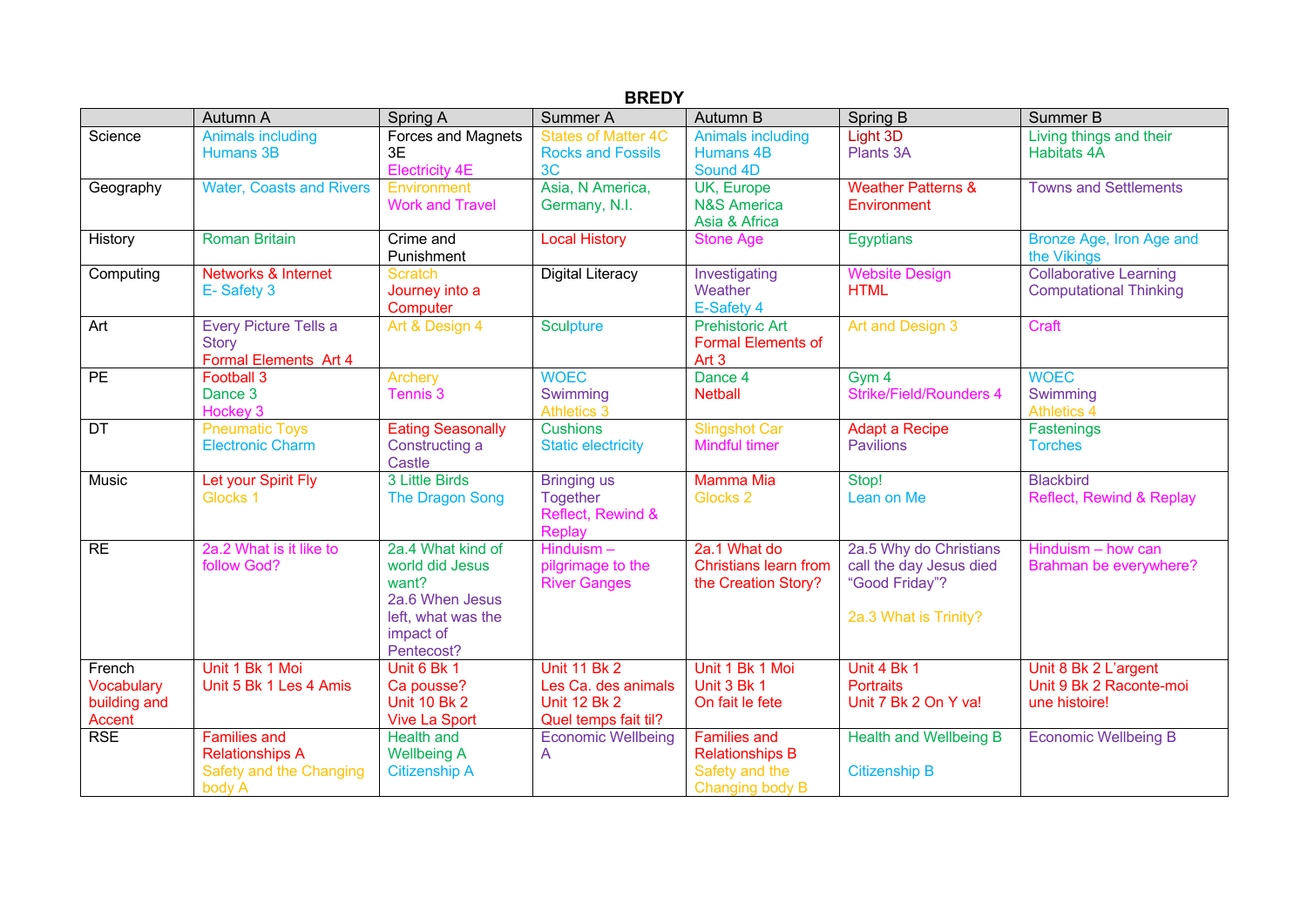## **EGGARDON**

|                                                          | Autumn A                        | Spring A                   | Summer A                           | Autumn B               | Spring B                                    | Summer B                     |
|----------------------------------------------------------|---------------------------------|----------------------------|------------------------------------|------------------------|---------------------------------------------|------------------------------|
| Science                                                  | Light 6D                        | <b>Electricity 6E</b>      | <b>Evolution and</b>               | <b>Living Things</b>   | Human beings 5B &                           | <b>Materials: properties</b> |
|                                                          | Earth & Space<br>5 <sub>D</sub> | Forces 5E                  | Inheritance 6C                     | and Habitats 5A<br>6A  | 6 <sub>B</sub>                              | and changes 5C               |
| Geography                                                | <b>Planning Issues</b>          | <b>Conservation and</b>    | <b>Weather and</b>                 | <b>Places</b>          | Seas, Oceans,                               | <b>Transport and Jobs</b>    |
|                                                          | <b>Cities</b>                   | Pollution                  | <b>Seasons</b>                     |                        | restless Earth                              |                              |
| History                                                  | <b>Mayans</b>                   | <b>Saxons</b>              | <b>Vikings</b>                     | <b>Impact of War</b>   | <b>Ancient Greeks</b>                       | Journeys                     |
| Computing                                                | E Safety 5                      | <b>Stop Motion</b>         | Mars Rover 1 & 2                   | Bletchley 1 & 2        | E Safety 6                                  | Big Data 1 & 2               |
|                                                          | <b>Music</b>                    | Animation                  |                                    |                        | Python                                      |                              |
|                                                          |                                 | <b>Search Engines</b>      |                                    |                        |                                             |                              |
| Art                                                      | Design for a                    | <b>Make my Voice</b>       | <b>Still Life</b>                  | Every picture 5        | Architecture                                | Art & Design 5               |
|                                                          | <b>Purpose</b>                  | heard                      |                                    | Photography 6          |                                             |                              |
|                                                          | Art and Design 6                |                            |                                    |                        |                                             |                              |
| PE                                                       | Dance/Gym 5<br>Invasion         | Hockey <sub>5</sub>        | <b>Cricket</b><br><b>Athletics</b> | Dance/Gym              | <b>Striking Games</b><br><b>Badminton 6</b> | <b>Rounders</b><br>Swimming  |
|                                                          | <b>Games/Netball</b>            |                            | Swimming                           | <b>TAG Rugby</b>       |                                             | <b>Athletics</b>             |
| <b>DT</b>                                                | <b>Stuffed Toys</b>             | <b>Bridges</b>             | Healthier?                         | Waistcoats             | Playgrounds                                 | <b>Come Dine with Me</b>     |
|                                                          | <b>E</b> Greetings              | <b>Monitoring Devices</b>  | Pop-up Book                        | <b>Steady hand</b>     | Navigating                                  | Automata toys                |
|                                                          | <b>Cards</b>                    |                            |                                    | Game                   |                                             |                              |
| Music                                                    | Livin on a Prayer               | Make you feel my           | Dancing in the                     | Happy                  | A New Year Carol                            | <b>Music and Me</b>          |
|                                                          | Class Jazz 1                    | love                       | <b>Street</b>                      | <b>Class Jazz 2</b>    | You've got a friend                         | Reflect, Rewind, Replay      |
|                                                          |                                 | <b>Fresh Prince of bel</b> | Reflect, Rewind,                   |                        |                                             |                              |
|                                                          |                                 | Air                        | <b>Replay</b>                      |                        |                                             |                              |
| <b>RE</b>                                                | 2B.1 Holy and                   | 2B.7 Resurrection          | $Islam -$                          | Sikhism-               | 2B.3                                        | 2B.5 What would Jesus        |
|                                                          | Loving                          | 2B.8 Jesus the King        | commitment to                      | commitment to          | Freedom/Justice                             | do?                          |
|                                                          | 2B.4 Messiah                    |                            | God, lost post                     | God                    | 2B.6 Jesus saves?                           | <b>2B.2 Creation/Science</b> |
|                                                          |                                 |                            | death                              |                        |                                             |                              |
| French<br>Fem/Masc, Build Sent/Conv                      | <b>Bk 3 13</b>                  | <b>Bk 3 15</b>             | <b>Bk 4 23</b>                     | <b>Bk 3 16</b>         | <b>Bk 3 18</b>                              | <b>Bk 4 20</b>               |
| Adjectives, etre/aller                                   | <b>Bon Appetit</b>              | En route l'ecole           | Café                               | Scene de plage         | <b>Les Planetes</b>                         | Notre monde                  |
| <b>Comparatives/Qualifiers</b><br>spelling/Pronunciation | <b>Bk 3 14</b>                  | <b>Bk 4 22</b>             | <b>Bk 4 24</b>                     | <b>Bk 3 17</b>         | Bk 4 19                                     | <b>Bk 4 21</b>               |
| Verbs/declension tense                                   | Je suis le Music.               | Ici et la                  | Quoi de neuf?                      | Le retour              | Notre Ecole                                 | Les passe/present            |
| <b>RSE</b>                                               | <b>Families and</b>             | <b>Health and</b>          | Economic                           | <b>Families and</b>    | <b>Health and</b>                           | <b>Economic Wellbeing B</b>  |
|                                                          | <b>Relationships A</b>          | <b>Wellbeing A</b>         | <b>Wellbeing A</b>                 | <b>Relationships B</b> | <b>Wellbeing B</b>                          | <b>Identity B</b>            |
|                                                          | Safety and the                  | <b>Citizenship A</b>       | <b>Identity A</b>                  | Safety and the         | <b>Citizenship B</b>                        |                              |
|                                                          | Changing body A                 |                            |                                    | <b>Changing body B</b> |                                             |                              |
|                                                          |                                 |                            |                                    |                        |                                             |                              |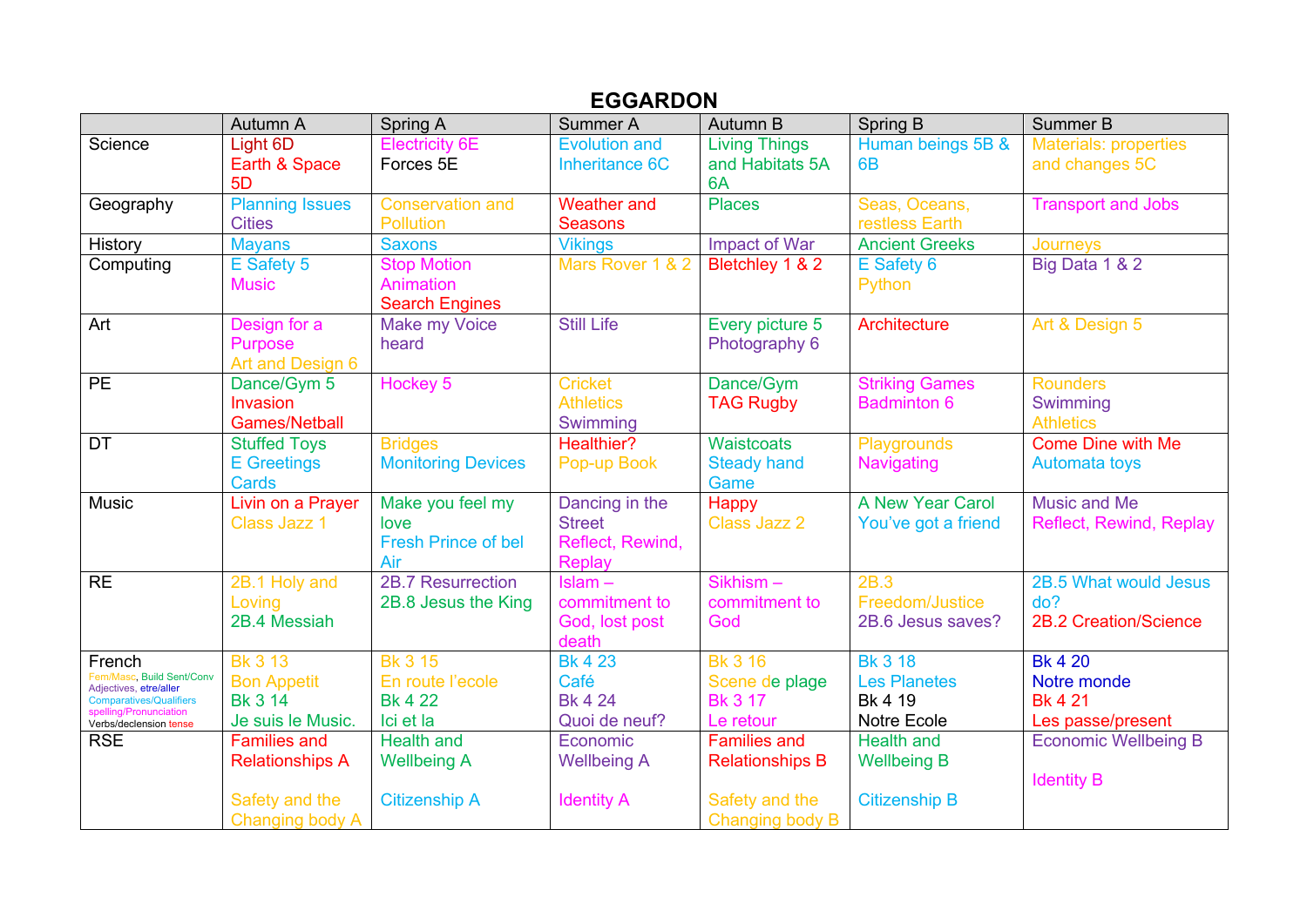By making these explicit pathways from one unit to another, this then enables the teachers and children to do several things.

### KNOWLEDGE

It enables a child to think back to the unit of work where they last encountered the subject matter similar to that which they are about to learn and to see how their units of work are linked and build upon one another.

Using our Foundation subject tracker, teachers can review each child's learning from the previous linked unit which enables them to then offer more precise support or extension to those who need it for this particular pathway. No child is likely to have a consistent level of attainment across all areas of one subject. For example, in science, whilst they may be a high achieving biologist who makes accurate observations, they may struggle with chemistry and how to conduct a fair test. So it is crucial teachers avoid having to make general assessments of a child ("at, above or below" etc) as an overall scientist, but, rather, can look at strengths and areas for improvement in each individual pathway which means they can target support more precisely.

The pathways and Foundation subject tracker enables teachers to identify, *before* a new unit of work takes place, which children will need more revision of the former unit in the pathway, support in the lessons coming up and/or additional extension work.

To help children avoid misconceptions and prepare them for any new work in the pathway, we will offer the following support to those that need it:

- a catch-up session covering any misconceptions from the last linked unit of work
	- $\bullet$  pre-teaching of the upcoming material,
- additional homework linked to either the misconception and/or new linked unit and
	- $\bullet$  early TA support in lessons to enable a child to access the new unit.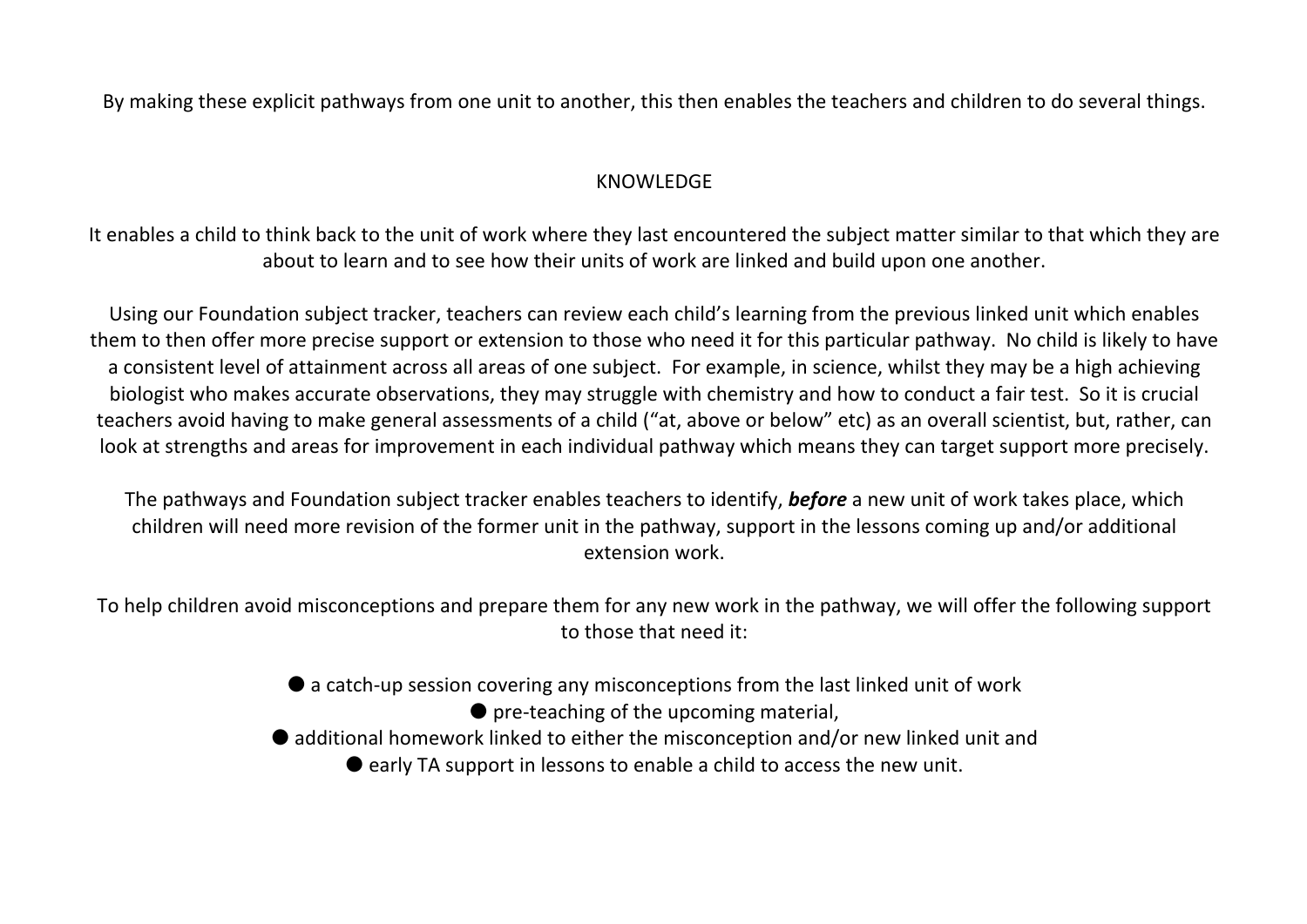As well as these steps to ensure subject knowledge is embedded, we also make use of Progression Maps and Pupil "I can…" statements for each subject (see page below) - to ensure that pupils know, revisit and extend the skills required for each subject.

These Progression Maps and "I can…" statements set out the skills each child needs to acquire in each class at Thorner's. For example, in science a child should progress from: Chesil (Yrs 1/2) – "I use simple equipment to make measurements" Bredy (Yrs 3/4) – "I use equipment to measure accurately in standard units" Eggardon (Yr 5/6) – "I can use different scientific equipment to measure with precision and take repeat readings when appropriate"

 Again, by using these progression Maps and "I can" statements, this enables teachers to identify, *before* a new unit of work takes place, which children will need more help with a specific skill practiced in a former unit in the pathway, support in the lessons coming up and/or additional extension work.

These Progression Maps and "I can" statements also help the children identify where else these skills are taught and used and beyond the Core and Foundation strands of the Curriculum. For example, the Bredy science "I can" statements note that the requirement "to use equipment to measure accurately in the right units" can also be practiced and embedded at cooking club/at home as part of their Thorner's Award, timing a race on sports day or measuring a friend's new personal best at standing high jump in the playground at break time.

CROSS – CURRICULAR LINKS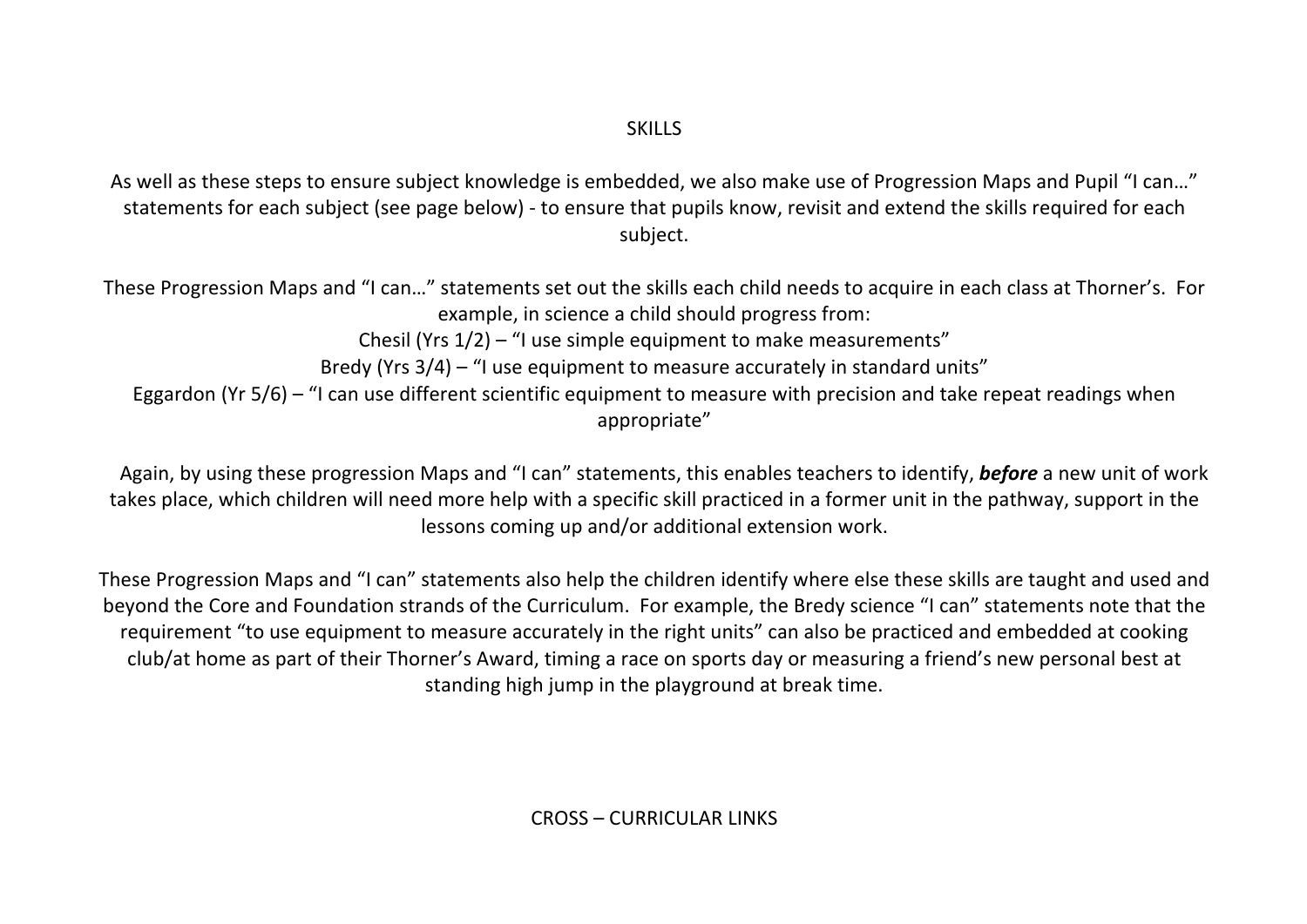Although each subject is taught as a discrete lesson in the timetable you can also see from the second Topic Overview below that we have grouped and sequenced units of work carefully so as to maximize the chance for children to identify and embed cross curricular links by placing units alongside one another so they are both taught in the same term.

A good example of this from Yrs 5 and 6 is where the children are studying the Impact of War in History in Autumn B and also are working in Computing at the same time (Autumn B) on the module about Bletchley Park and codebreaking in WW2.

Of course all learning and knowledge are linked in some ultimate manner, but in our Overview below, units likely to share strong, rich and meaningful cross curricular links with one another are highlighted the same box colour. This encourages children to think across their subjects at the same time that they are working on them and identify links, but also avoids the need for teachers to try and thinly link everything being taught at that moment with spurious connections (which can be often found in some wholly topic based approaches to curriculum design).

| $\bigcap$<br>JNEJIL |          |          |          |          |          |                       |  |  |  |
|---------------------|----------|----------|----------|----------|----------|-----------------------|--|--|--|
|                     | Autumn A | Spring A | Summer A | Autumn B | Spring B | Summer <i>'</i><br>-- |  |  |  |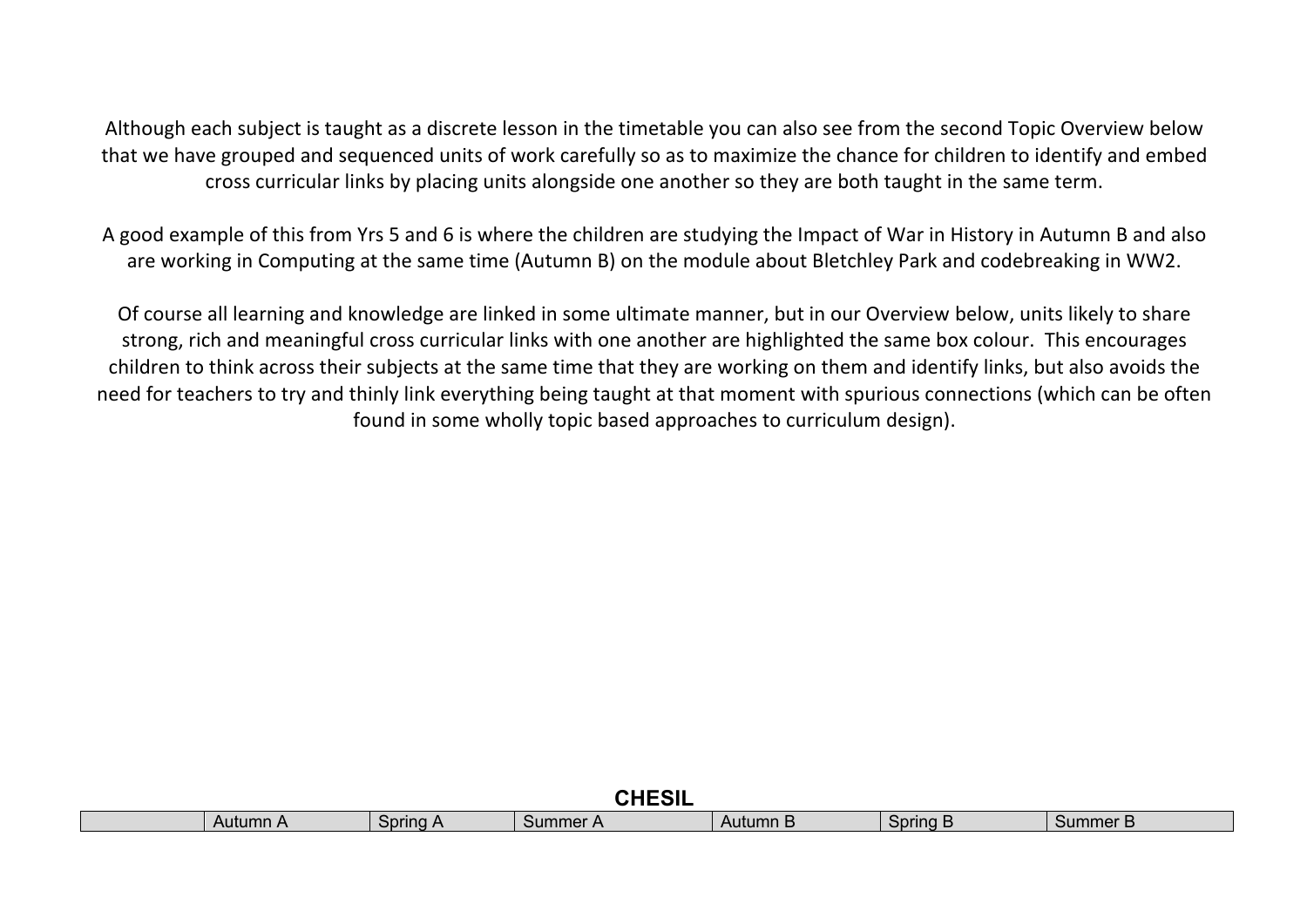| Science   | <b>Seasonal Changes</b><br>1D                            | <b>Everyday</b><br><b>Materials/Uses</b><br>1C/2D       | Living Things &<br><b>Habitats</b><br>2A              | <b>Animals including</b><br><b>Humans</b><br>1B       | Animals including<br><b>Humans</b><br>2C              | Plants<br>1A & 2B                             |
|-----------|----------------------------------------------------------|---------------------------------------------------------|-------------------------------------------------------|-------------------------------------------------------|-------------------------------------------------------|-----------------------------------------------|
| Geography | Weather &<br><b>Seasons</b>                              | <b>Planet Earth</b><br><b>Earth in Space</b>            | <b>Different Environments</b>                         | Local Area                                            | <b>Maps and Plans</b>                                 | UK and World Maps                             |
| History   | <b>Bonfire Night</b><br>Great Fire of<br>London          | My Family<br>History                                    | <b>Explorers</b>                                      | <b>Great Inventions</b>                               | <b>Local Heroes</b>                                   | Holidays in the past                          |
| Computing | Systems and<br><b>Networks</b><br>What is a<br>Computer? | International<br><b>Space Station</b><br><b>Beebots</b> | Algorithms Unplugged<br><b>Online Safety 1</b>        | Intro to Data<br><b>Rocket to the Moon</b>            | Online Safety 2<br>Scratch Junior                     | Digital Imagery<br><b>Word Processing</b>     |
| Art       | Formal Elements of<br>Art 1<br>Art & Design 1            | <b>Human Form</b>                                       | <b>Sculptures &amp; Collages</b><br>1 (Living Things) | Formal Elements of<br>Art 2                           | Scultpure & Mixed<br>media 2<br>(superheroes)         | Landscapes                                    |
| <b>PE</b> | Multiskills 1<br>Dance                                   | <b>Gymnastics 1-2</b><br><b>Outdoor Ed</b><br>(WOEC)    | <b>Athletics Yr 1</b><br>Swimming                     | Multiskills 2<br>Dance                                | Gymnastics 3-4<br><b>Outdoor Ed</b><br>(WOEC)         | <b>Athletics 2</b><br>Swimming                |
| DT        | <b>Fruit and Veg</b><br><b>Moving Story Book</b>         | <b>Windmill</b><br><b>Puppets</b>                       | <b>Wheels and Axles</b>                               | <b>Balanced Diet</b><br><b>Monster</b>                | Baby Bear's Chair<br>Pouches                          | <b>Fairground Wheel</b>                       |
| Music     | Hey You<br>Rhythm in the way<br>we walk/Banana<br>Rap    | In the Groove<br>Round and<br>Round                     | Your Imagination<br>Reflect, Rewind,<br>Replay        | Hands, Feet, Heart<br>Ho Ho Ho                        | wanna play in a<br><b>Band</b><br>Zootime             | Friendship Song<br>Reflect, Rewind,<br>Replay |
| <b>RE</b> | Creation 1.2<br>Who made the<br>world?                   | God 1.1<br>What do Xtians<br>believe god is<br>like?    | Gospel 1.4<br>What is the good news<br>Jesus brings?  | Incarnation 1.3<br>Why does Xmas<br>matter to Xtians? | Salvation 1.5<br>Why does Easter<br>matter to Xtians? | Judaism                                       |
| French    |                                                          |                                                         | R Stars Bk 1 Games<br>and Songs Chapter 2             |                                                       |                                                       | R Stars Bk 1 Games<br>and Songs Chapter 2     |

| <b>BREDY</b> |                      |          |                 |          |          |  |  |  |
|--------------|----------------------|----------|-----------------|----------|----------|--|--|--|
| Autumn A     | Spring<br>. <i>.</i> | Summer A | Autumn <b>b</b> | Spring B | Summer B |  |  |  |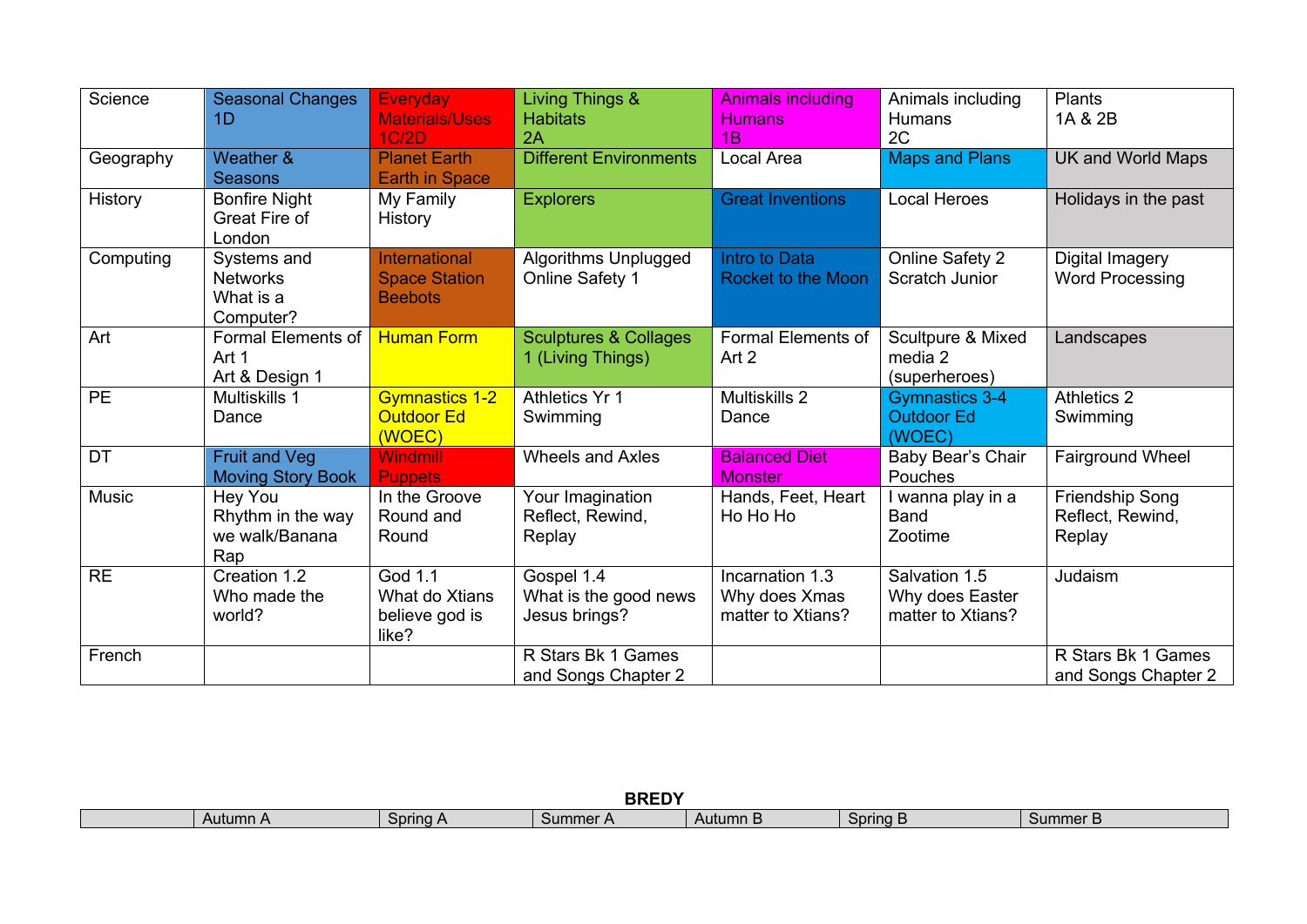| Science         | <b>Animals including</b><br><b>Humans 3B</b>                                              | Forces and Magnets<br>3E<br>Electricity 4E                                                                        | States of Matter 4C<br>Rocks and Fossils<br>3C                                                      | Animals including<br>Humans 4B<br>Sound 4D                                         | Light 3D<br>Plants 3A                                                                        | Living things and their<br>Habitats 4A                           |
|-----------------|-------------------------------------------------------------------------------------------|-------------------------------------------------------------------------------------------------------------------|-----------------------------------------------------------------------------------------------------|------------------------------------------------------------------------------------|----------------------------------------------------------------------------------------------|------------------------------------------------------------------|
| Geography       | Water, Coasts and Rivers                                                                  | Environment<br>Work and Travel                                                                                    | Asia, N America,<br>Germany, N.I.                                                                   | UK, Europe<br><b>N&amp;S America</b><br>Asia & Africa                              | <b>Weather Patterns &amp;</b><br>Environment                                                 | <b>Towns and Settlements</b>                                     |
| History         | Roman Britain                                                                             | Crime and<br>Punishment                                                                                           | <b>Local History</b>                                                                                | Stone Age                                                                          | Egyptians                                                                                    | <b>Bronze Age, Iron Age and the</b><br><b>Vikings</b>            |
| Computing       | <b>Networks &amp; Internet</b><br>E-Safety 3                                              | Scratch<br>Journey into a<br>Computer                                                                             | <b>Digital Literacy</b>                                                                             | Investigating<br><b>Weather</b><br>E-Safety 4                                      | <b>Website Design</b><br><b>HTML</b>                                                         | <b>Collaborative Learning</b><br><b>Computational Thinking</b>   |
| Art             | Every Picture Tells a<br><b>Story</b><br>Formal Elements Art 4                            | Art & Design 4                                                                                                    | Sculpture                                                                                           | Prehistoric Art<br>Formal Elements of<br>Art <sub>3</sub>                          | <b>Art and Design 3</b>                                                                      | Craft                                                            |
| $\overline{PE}$ | Football 3<br>Dance 3<br>Hockey 3                                                         | <b>Archery</b><br><b>Tennis 3</b>                                                                                 | <b>WOEC</b><br>Swimming<br>Athletics 3                                                              | Dance 4<br><b>Netball</b>                                                          | Gym 4<br>Strike/Field/Rounders 4                                                             | <b>WOEC</b><br>Swimming<br>Athletics 4                           |
| DT              | <b>Pneumatic Toys</b><br><b>Electronic Charm</b>                                          | <b>Eating Seasonally</b><br>Constructing a<br>Castle                                                              | Cushions<br>Static electricity                                                                      | Slingshot Car<br>Mindful timer                                                     | <b>Adapt a Recipe</b><br><b>Pavilions</b>                                                    | Fastenings<br>Torches                                            |
| Music           | Let your Spirit Fly<br>Glocks 1                                                           | 3 Little Birds<br>The Dragon Song                                                                                 | Bringing us<br>Together<br>Reflect, Rewind &<br>Replay                                              | Mamma Mia<br>Glocks 2                                                              | Stop!<br>Lean on Me                                                                          | Blackbird<br>Reflect, Rewind & Replay                            |
| RE              | 2a.2 What is it like to<br>follow God?                                                    | 2a.4 What kind of<br>world did Jesus<br>want?<br>2a.6 When Jesus<br>left, what was the<br>impact of<br>Pentecost? | $Hinduism -$<br>pilgrimage to the<br><b>River Ganges</b>                                            | 2a.1 What do<br>Christians learn from<br>the Creation Story?                       | 2a.5 Why do Christians<br>call the day jesus died<br>"Good Friday"?<br>2a.3 What is Trinity? | Hinduism - how can<br>Brahman be everywhere?                     |
| French          | Unit 1 Bk 1 Moi<br>Unit 5 Bk 1 Les 4 Amis                                                 | Unit 6 Bk 1<br>Ca pousse?<br><b>Unit 10 Bk 2</b><br><b>Vive La Sport</b>                                          | <b>Unit 11 Bk 2</b><br>Les Carnivales des<br>animals<br><b>Unit 12 Bk 2</b><br>Quel temps fait til? | Unit 1 Bk 1 Moi<br>Unit 3 Bk 1<br>On fait le fete                                  | Unit 4 Bk 1<br>Portraits<br>Unit 7 Bk 2 On Y va!                                             | Unit 8 Bk 2 L'argent<br>Unit 9 Bk 2 Raconte-moi<br>une histoire! |
| <b>RSE</b>      | <b>Families and</b><br><b>Relationships A</b><br><b>Safety and the Changing</b><br>body A | Health and<br>Wellbeing A<br>Citizenship A                                                                        | <b>Economic Wellbeing</b><br>A                                                                      | <b>Families and</b><br><b>Relationships B</b><br>Safety and the<br>Changing body B | Health and Wellbeing B<br>Citizenship B                                                      | <b>Economic Wellbeing B</b>                                      |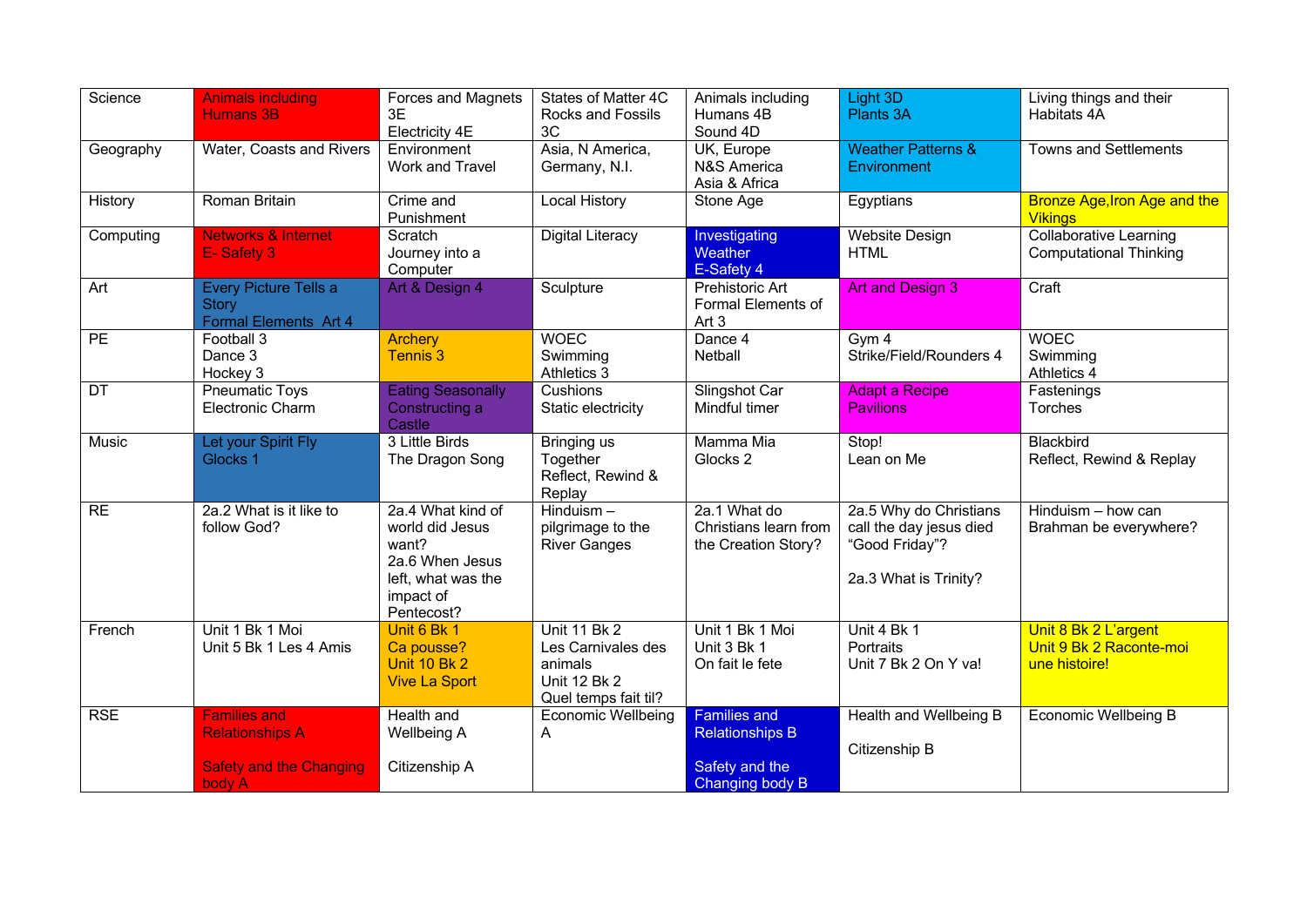## **EGGARDON**

|            | Autumn A                                                                                  | Spring A                                               | Summer A                                                      | Autumn B                                                                    | Spring B                                                 | Summer B                                                      |
|------------|-------------------------------------------------------------------------------------------|--------------------------------------------------------|---------------------------------------------------------------|-----------------------------------------------------------------------------|----------------------------------------------------------|---------------------------------------------------------------|
| Science    | Light 6D<br>Earth & Space<br>5D                                                           | <b>Electricity 6E</b><br>Forces 5E                     | Evolution and<br>Inheritance 6C                               | <b>Living Things</b><br>and Habitats 5A<br>6A                               | Human beings 5B &<br>6B                                  | Materials: properties<br>and changes 5C                       |
| Geography  | <b>Planning Issues</b><br><b>Cities</b>                                                   | Conservation and<br>Pollution                          | Weather and<br>Seasons                                        | <b>Places</b>                                                               | Seas, Oceans,<br>restless Earth                          | <b>Transport and Jobs</b>                                     |
| History    | <b>Mayans</b>                                                                             | Saxons                                                 | <b>Vikings</b>                                                | <b>Impact of War</b>                                                        | <b>Ancient Greeks</b>                                    | Journeys                                                      |
| Computing  | E Safety 5<br><b>Music</b>                                                                | Stop Motion<br>Animation<br>Search Engines             | Mars Rover 1 & 2                                              | Bletchley 1 & 2                                                             | Yr 6 Safety<br>Python                                    | Big Data 1 & 2                                                |
| Art        | Design for a<br>Purpose<br>Art and Design 6                                               | Make my Voice<br>heard                                 | Still Life                                                    | Every picture 5<br>Photography 6                                            | Architecture                                             | Art & Design 5                                                |
| <b>PE</b>  | Dance/Gym 5<br>Invasion<br>Games/Netball                                                  | Hockey 5                                               | Cricket<br><b>Athletics</b>                                   | Dance/Gym<br><b>TAG Rugby</b>                                               | <b>Striking Games</b><br>Badminton 6                     | Rounders<br>Swimming<br><b>Athletics</b>                      |
| <b>DT</b>  | <b>Stuffed Toys</b><br>E Greetings<br>Cards                                               | <b>Bridges</b><br><b>Monitoring Devices</b>            | Healthier?<br>Pop-up Book                                     | Waistcoats<br>Steady hand<br>Game                                           | Playgrounds<br>Navigating                                | Come Dine with Me<br>Automata toys                            |
| Music      | Livin on a Prayer<br>Class Jazz 1                                                         | Make you feel my<br>love<br>Fresh Prince of bel<br>Air | Dancing in the<br><b>Street</b><br>Reflect, Rewind,<br>Replay | Happy<br>Class Jazz 2                                                       | A New Year Carol<br>You've got a friend                  | Music and Me<br>Reflect, Rewind, Replay                       |
| <b>RE</b>  | 2B.1 Holy and<br>Loving<br>2B.4 Messiah                                                   | 2B.7 Resurrection<br>2B.8 Jesus the King               | $Islam -$<br>commitment to<br>God, lost post<br>death         | Sikhism-<br>commitment to<br>God                                            | 2B.3<br>Freedom/Justice<br>2B.6 Jesus saves?             | 2B.5 What would Jesus<br>do?<br>2B.2 Creation/Science         |
| French     | Bk 3 13<br><b>Bon Appetit</b><br>Bk 3 14<br>Je suis le Music.                             | Bk 3 15<br>En route l'ecole<br>Bk 4 22<br>Ici et la    | <b>Bk 423</b><br>Café<br><b>Bk 4 24</b><br>Quoi de neuf?      | Bk 3 16<br>Scene de plage<br>Bk 3 17<br>Le retour                           | Bk 3 18<br>Les Planetes<br><b>Bk 4 19</b><br>Notre Ecole | Bk 4 20<br>Notre monde<br><b>Bk 4 21</b><br>Les passe/present |
| <b>RSE</b> | <b>Families and</b><br><b>Relationships A</b><br>Safety and the<br><b>Changing body A</b> | Health and<br><b>Wellbeing A</b><br>Citizenship A      | Economic<br><b>Wellbeing A</b><br><b>Identity A</b>           | Families and<br><b>Relationships B</b><br>Safety and the<br>Changing body B | Health and<br><b>Wellbeing B</b><br>Citizenship B        | <b>Economic Wellbeing B</b><br><b>Identity B</b>              |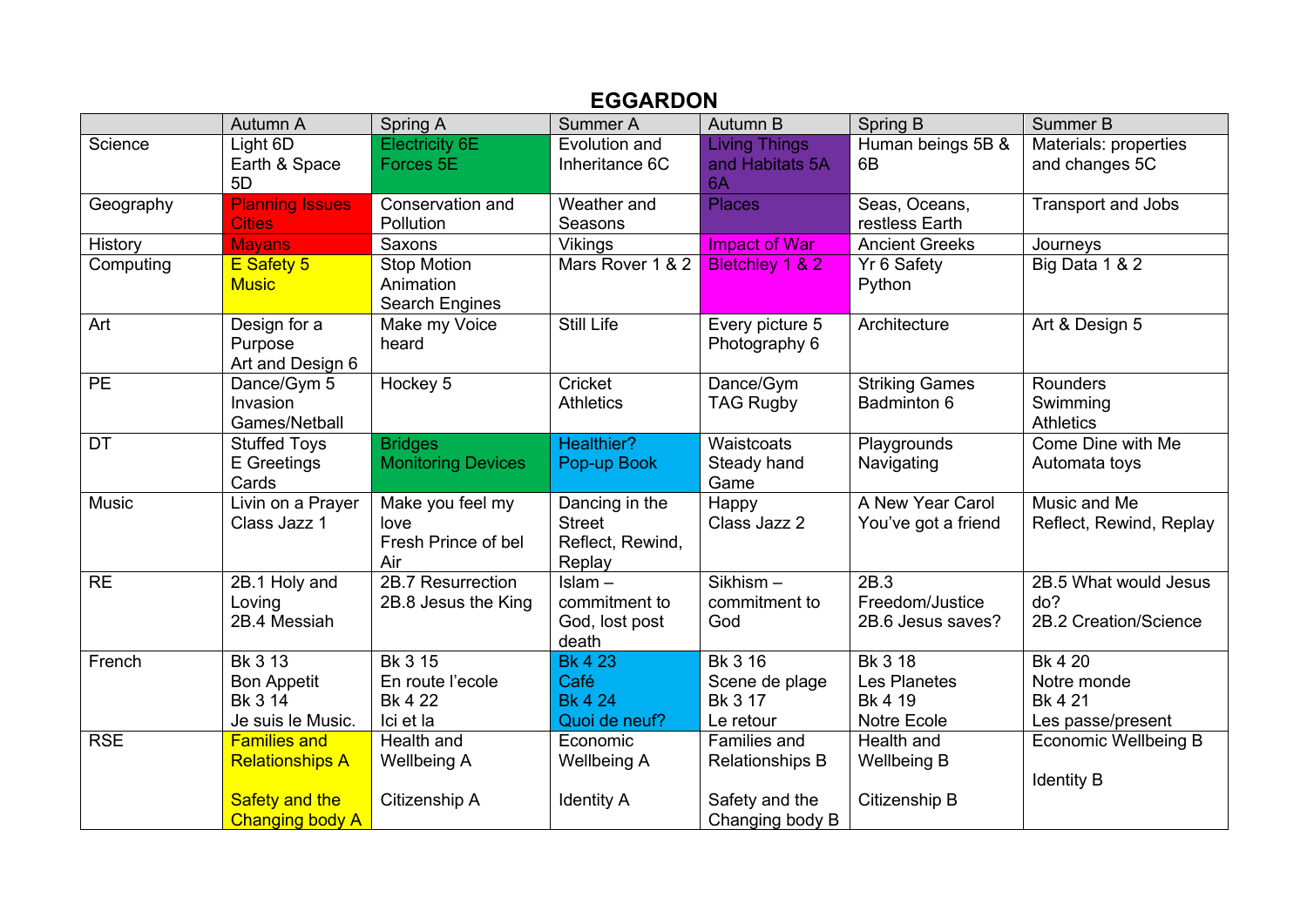### **RESOURCES**

To support all subjects in the Foundation strand of the curriculum we use resources for each subject from providers such as: For Geography we use:

Collins Primary Geography Primary | Atlases & Geography | Primary Geography – Collins

For History we use:

Rising Stars Rising Stars History Primary School Resources (risingstars-uk.com)

For Computing we use: Kapow Primary Computing Scheme of Work & lesson plans | Kapow Primary

For Art we use: Kapow KS2 Art & Design Scheme of Work and Lesson Plans | Kapow Primary

For PE we use: REAL PE Primary PE Schemes of Work - real PE | Jasmine (jasmineactive.com)

For DT we use:

Kapow D&T Scheme of Work, lesson plans, demo videos, CPD | Kapow Primary

For Music we use: Charanga Musical School - Whole School Primary Music Teaching Resources (charanga.com)

For RE we use: Understanding Christianity and Discovery www.understandingchristianity.org.uk and Discovery RE Scheme Of Work | Discovery RE (discoveryschemeofwork.com)

For RSE we use:

Kapow PSHE and RSE scheme of work for primary pupils | Kapow Primary

For French we use: Rising Stars A complete curriculum programme for primary French (risingstars-uk.com)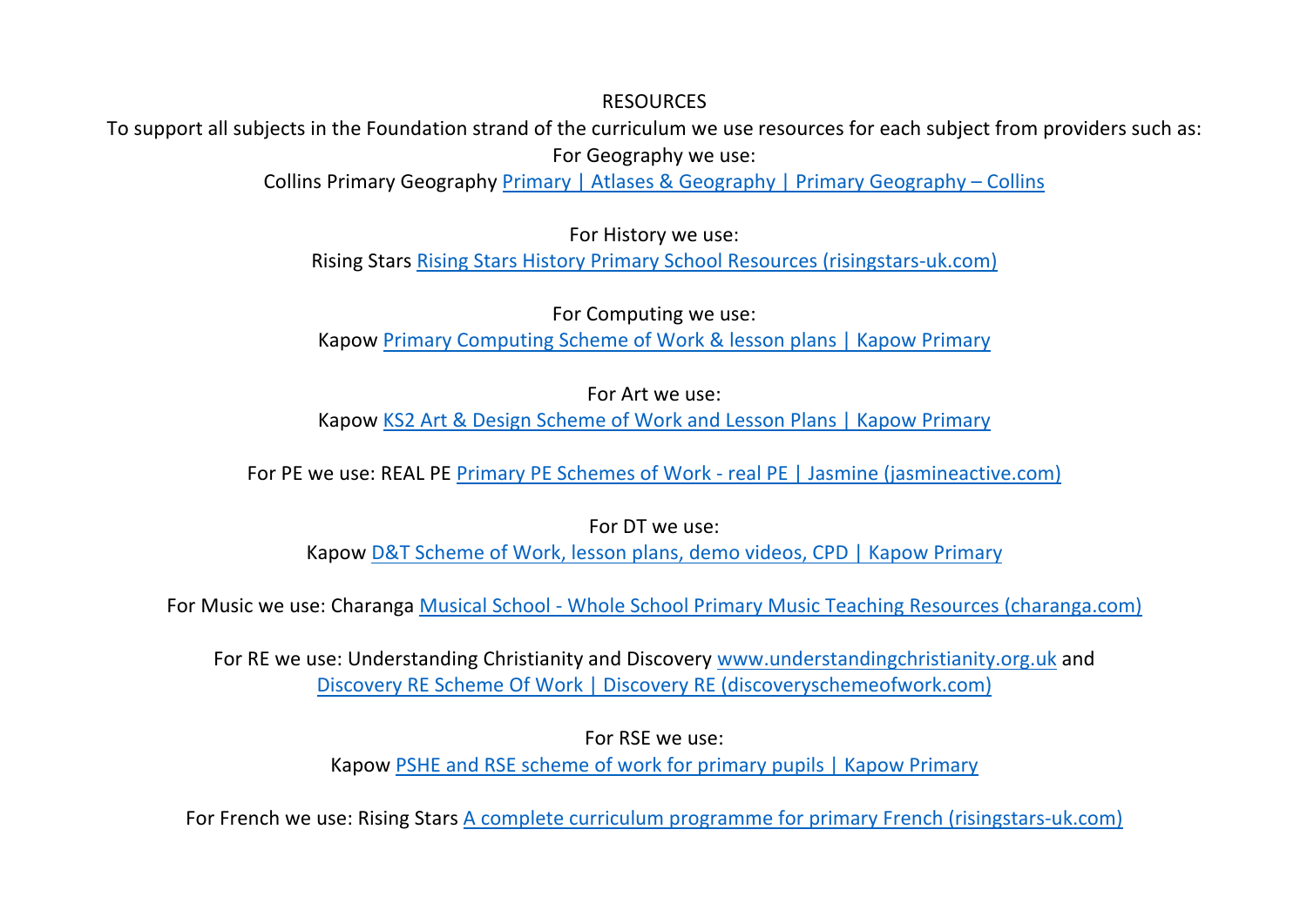## 3. **Continuous Provision:**

At Thorner's we don't want learning to stop when the bell rings for break time. We want children to continue to immerse themselves in self-led activities, games, challenges and experiments which give them more chances to practice what they have learnt in class and follow their own interests further.

Based on the successful model employed in our pre-school and EYFS, at Thorner's we are seeking to expand our continuous provision throughout the school, to enable all children from 3-11 to continue to learn in this way.

To help the children with this, we have created a series of changing Skill Stations around school which they can access throughout the school day. Whether it be a class windowsill of growing seedlings in different conditions, a box of playground musical instruments to create group rhythms with, tape measures for standing high jump competitions or simply a water and drainpipe challenge, we want the children to understand that the curriculum is all around them and that the skills they learn in class are used at the Skill Stations in their break times as well.

We are especially pleased to be able to use our Forest School Discovery Area for this strand of the curriculum – enabling the children to embed forest school skills learnt throughout KS1 and KS2. We have also purchased the curriculum scheme "The National Curriculum Outdoors" to encourage teachers to create meaningful learning experiences out of the classroom whenever possible.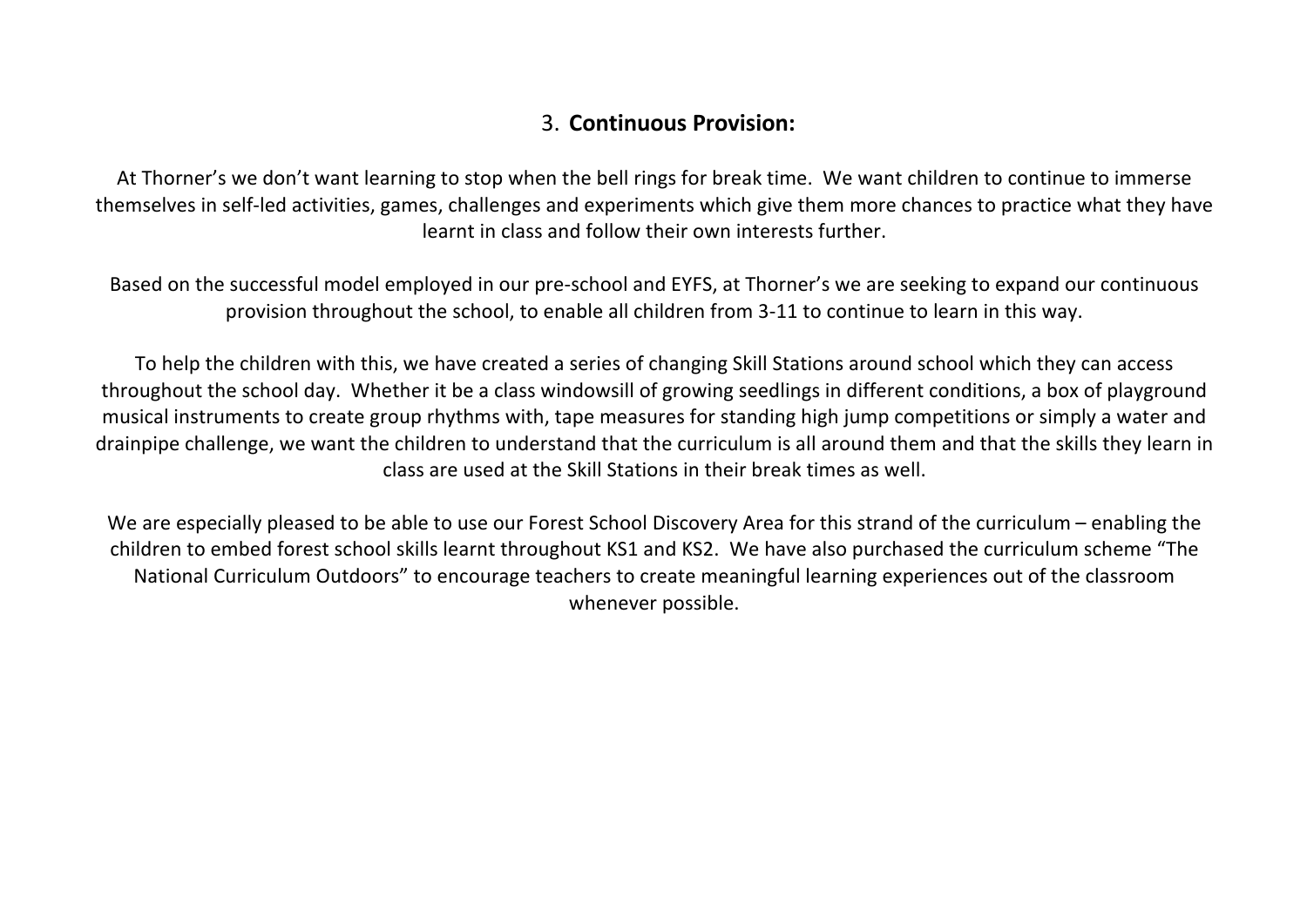# **4. Extra-curricular:**

At Thorner's, we offer a wide range of extra-curricular sessions to enable the children to try new sports and activities. For more on how we link these school activity groups to local clubs and groups in the wider community (through our '*pasSPORT'* scheme), please see our report on the Sports page of our website.

Our Extra-curricular strand includes the following lunchtime and after school clubs:

Football, Tag Rugby, Netball, Dance, Archery, Cricket, Sailing, Swimming, Art, Eco, Gardening, Cooking, Forest School, Lego, 11+ Prep, Chess, Sewing and Knitting.

## 5. **Home Learning:**

Homework can take many forms at Thorner's. It is a crucial part of a child's learning and can range from reading with parents, challenging their friends to a game of times tables on TTRockstars, creating a model of a Viking long boat or baking cakes from a wartime recipe. Central to this is both the homework set by their class teachers and the challenges set out in the Thorner's Award Scheme.

This scheme draws upon the National Trust's 50 things to do before you are 11 and ¾ (50 things to do before you're 11¾ | National Trust). It contains a series of tasks (a set for each class) that children can complete both in school and at home. Certificates are awarded for completion of each stage and images/evidence of completed challenges can be uploaded to a child's Tapestry account directly by parents.

Our curriculum is reviewed on a 2 year cycle (below) which allows subject leaders dedicated time for the subjects they lead across the school. Slots are allocated for assessment, review, observations/moderations, CPD, Governor Monitoring and theme weeks for particular subjects.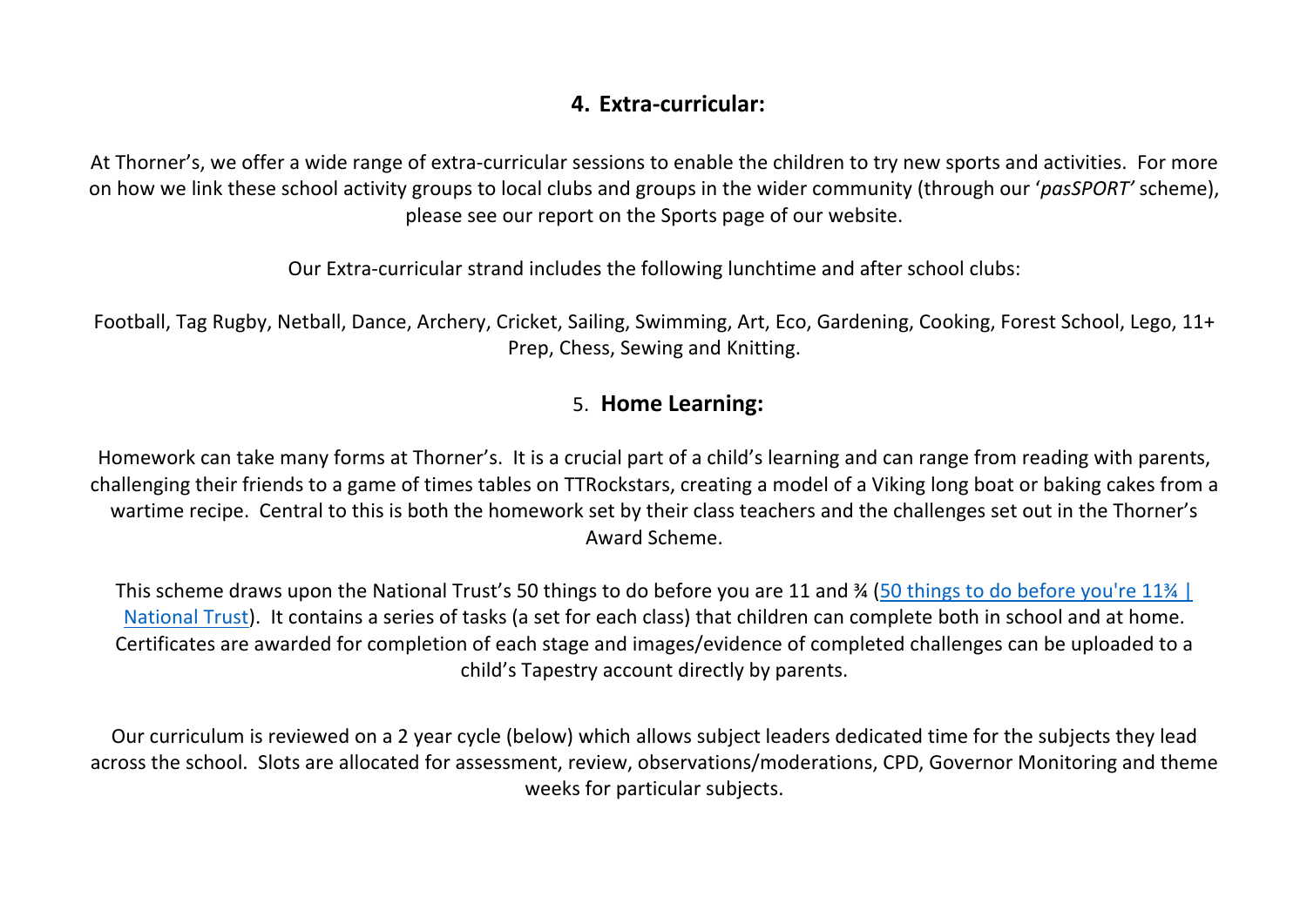|                | <b>Assessments</b><br>(End of Term) | <b>Subject Reviews</b><br>+ Staff meetings                                            | <b>Lesson Obs</b><br>(Start of Term)                                        | Mods/Sch<br><b>Visits</b>                                  | <b>CPD/Subject</b><br>Leadership | <b>Theme</b><br><b>Weeks</b>      | Gov<br><b>Monitoring</b>                             |
|----------------|-------------------------------------|---------------------------------------------------------------------------------------|-----------------------------------------------------------------------------|------------------------------------------------------------|----------------------------------|-----------------------------------|------------------------------------------------------|
|                |                                     |                                                                                       |                                                                             | (Start of                                                  | time                             | (end of                           |                                                      |
|                |                                     |                                                                                       |                                                                             | Term)                                                      | <b>Nat College</b>               | term)                             |                                                      |
| Aut 1 (Term)   | HWrit, R Age & TTables              |                                                                                       | PERFORM. MANAG.                                                             |                                                            | Maths/Lit<br>PE/RE<br>Hist       | Art                               | Numeracy<br>Literacy<br>Eggardon                     |
| Aut $1(HT)$    |                                     | $FS - Maths$ $MB - Lit$<br>MS - Sci<br>SW - H/G<br>$KS - RE$                          |                                                                             |                                                            |                                  |                                   |                                                      |
| Aut 2 (Term)   | PIRA, GAPS                          |                                                                                       | $FS - Maths$<br>MB-Lit MS-Sci<br>$KS - RE$<br>SW - H/G                      |                                                            |                                  | <b>RE</b><br>(Nativity)           | Hist/Geog<br>Chesil<br>SEND/PP                       |
| Aut 2 (Xmas)   | Tracking (RWMS)                     |                                                                                       |                                                                             |                                                            |                                  |                                   |                                                      |
| Spr 1 (Term)   | HWrit, R Age & TTables              |                                                                                       |                                                                             |                                                            | Science<br><b>Music</b><br>H/G   | Music                             | Numeracy<br>Literacy<br><b>ICT</b><br>Music          |
| Spr 1 (HT)     | Tracking (F)                        |                                                                                       |                                                                             |                                                            |                                  |                                   |                                                      |
| Spr 2 (Term)   | PIRA, GAPS                          | <b>PERFORM MANAG-</b><br>Mid Yr review                                                |                                                                             | FS-Maths<br>MB-Lit MS-<br>Sci<br>$KS - RE$<br>SW<br>$-H/G$ |                                  | <b>RE</b><br>(Easter)             | PE<br><b>Bredy</b><br><b>RE</b><br>DT<br>SEND/PP     |
| Spr 2 (Easter) | Tracking (RWMS)                     |                                                                                       |                                                                             |                                                            |                                  |                                   |                                                      |
| Sum 1 (Term)   | HWrit, R Age & TTables              |                                                                                       |                                                                             |                                                            | French<br>Art/DT<br>Computing    |                                   | Numeracy<br>Science<br>Art                           |
| Sum $1$ (HT)   |                                     | FS - Music<br>$MB - PSHE/RSE$<br>MS - PE/French<br><b>KS-ART/DT</b><br>SW - Computing |                                                                             |                                                            |                                  | Geography                         |                                                      |
| Sum 2 (Term)   | PIRA, GAPS<br>Tracking (RWMS)       | PERFORM MANAG.<br>Book Scrutiny &<br>Review                                           | FS - Music<br>$MB - PSHE/RSE$<br>MS - PE/French<br><b>KS ART/DT SW Comp</b> |                                                            | Maths/Lit<br>PE/RE<br>Hist       | French<br>(Helpers' Tea<br>Party) | Literacy<br>SEND/PP<br>ECO MFL<br>Litton & Fledgling |
| Sum 2 (Sum)    | Tracking (F)                        |                                                                                       |                                                                             |                                                            |                                  |                                   |                                                      |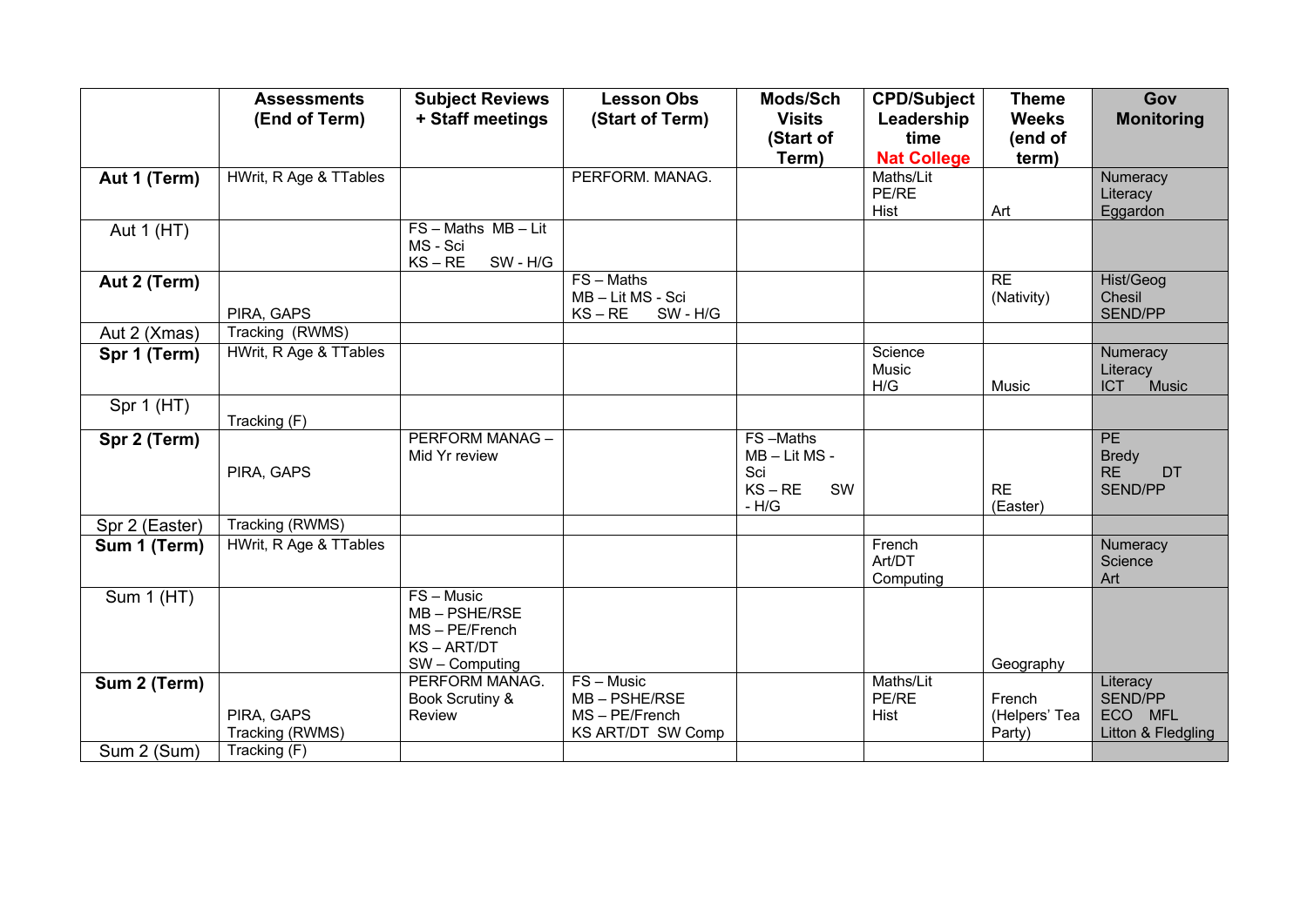|                   | <b>Assessments</b><br>(End of Term) | <b>Subject Reviews</b><br>+ Staff meetings                                   | <b>Lesson Obs</b><br>(Start of Term)                                        | Mods/Sch<br><b>Visits</b><br>(Start of<br>Term)                            | <b>CPD/Subject</b><br>Leadership<br>time<br><b>Nat College</b> | <b>Theme</b><br><b>Weeks</b><br>(end of<br>term) | Gov<br><b>Monitoring</b>                                    |
|-------------------|-------------------------------------|------------------------------------------------------------------------------|-----------------------------------------------------------------------------|----------------------------------------------------------------------------|----------------------------------------------------------------|--------------------------------------------------|-------------------------------------------------------------|
| Aut 1 (Term)      | HWrit, R Age & TTables              |                                                                              | PERFORM. MANAG.                                                             |                                                                            | Maths/Lit<br>PE/RE<br>Hist                                     | DT                                               | Numeracy<br>Literacy<br>Eggardon                            |
| Aut 1 (HT)        |                                     | FS-Maths<br>MB - Lit MS - Sci<br>$KS - RE$<br>SW-<br>H/G                     |                                                                             |                                                                            |                                                                |                                                  |                                                             |
| Aut 2 (Term)      | PIRA, GAPS                          |                                                                              | $FS - Maths$<br>MB-Lit MS-Sci<br>SW - H/G<br>$KS - RE$                      |                                                                            |                                                                | <b>RE</b><br>(Nativity)                          | Hist/Geog<br>Chesil<br><b>SEND</b>                          |
| Aut 2 (Xmas)      | Tracking (RWMS)                     |                                                                              |                                                                             |                                                                            |                                                                |                                                  |                                                             |
| Spr 1 (Term)      | HWrit, R Age & TTables              |                                                                              |                                                                             |                                                                            |                                                                | History                                          | Numeracy<br>Literacy<br><b>ICT</b><br>Music                 |
| Spr 1 (HT)        | Tracking (F)                        |                                                                              |                                                                             |                                                                            | Science<br>Music<br>H/G                                        |                                                  |                                                             |
| Spr 2 (Term)      | PIRA, GAPS                          | PERFORM MANAG-<br>Mid Yr review                                              |                                                                             | FS-Music<br>$MB -$<br>PSHE/RSE<br>MS-PE/French<br>KS-ART/DT<br>$SW - Comp$ |                                                                | <b>RE</b><br>(Easter)                            | PE<br><b>Bredy</b><br><b>RE</b><br><b>DT</b><br><b>SEND</b> |
| Spr 2 (Easter)    | Tracking (RWMS)                     |                                                                              |                                                                             |                                                                            |                                                                |                                                  |                                                             |
| Sum 1 (Term)      | HWrit, R Age & TTables              |                                                                              |                                                                             |                                                                            | French<br>Art/DT<br>Computing                                  | Science                                          | Numeracy<br>Science<br>Art                                  |
| <b>Sum 1 (HT)</b> |                                     | $FS - Music$<br>MB-PSHE/RSE<br>MS - PE/French<br>KS-ART/DT<br>SW - Computing |                                                                             |                                                                            |                                                                |                                                  |                                                             |
| Sum 2 (Term)      | PIRA, GAPS<br>Tracking (RWMS)       | PERFORM MANAG.<br>Book Scrutiny &<br>Review                                  | $FS - Music$<br>$MB - PSHE/RSE$<br>MS-PE/French<br><b>KS ART/DT SW Comp</b> |                                                                            | Maths/Lit<br>PE/RE<br>Hist                                     | French<br>(Helpers' Tea<br>Party)                | Literacy<br><b>SEND</b><br>ECO MFL<br>Litton & Fledgling    |
| Sum 2 (Sum)       | Tracking(F)                         |                                                                              |                                                                             |                                                                            |                                                                |                                                  |                                                             |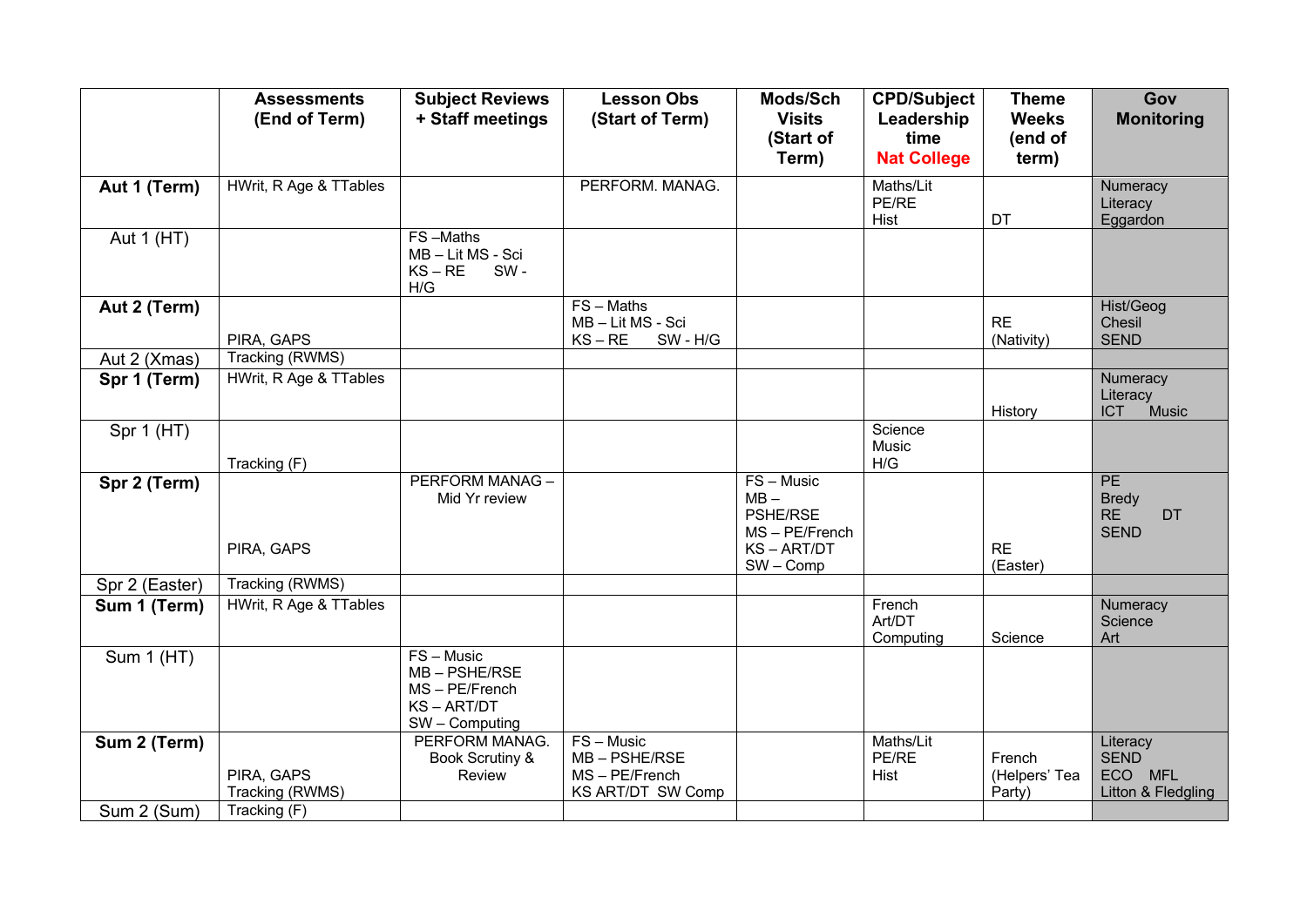# **Staff and CPD**

To make all of this learning possible we know that as teachers we must continue to develop both our own subject knowledge and pedagogy so that the children receive the highest quality provision from all staff. To facilitate this we:

Receive training from Dorset County Council

Work with peers across the West Dorset Collaboration to improve best practice

Work with Research and Teaching Hubs such as the Jurassic Maths Hub and

subscribe to The National College, (The National College | Remote video CPD for school leaders & teachers) a web-based CPD package.

The National College covers new developments in teaching, the curriculum and approaches to specific subject areas as well as offering subject specific training for those areas where we need to improve our own knowledge and skills.

Each member of staff has two or more subjects to lead across the school and we are fortunate to have highly qualified staff to lead all the different subjects.

Although there are only 5 teachers, we are well qualified with a range of postgraduate Masters, Diplomas and 3 first class degrees from the universities of Nottingham, Exeter, Reading, Plymouth, London and Cambridge in subjects as varied as Primary Education, Politics, Theology, Classics and Law.

See below for individual subject strengths (we review this regularly and make use of CPD from the National College to work on areas of improvement, and to extend our teaching practice and subject knowledge):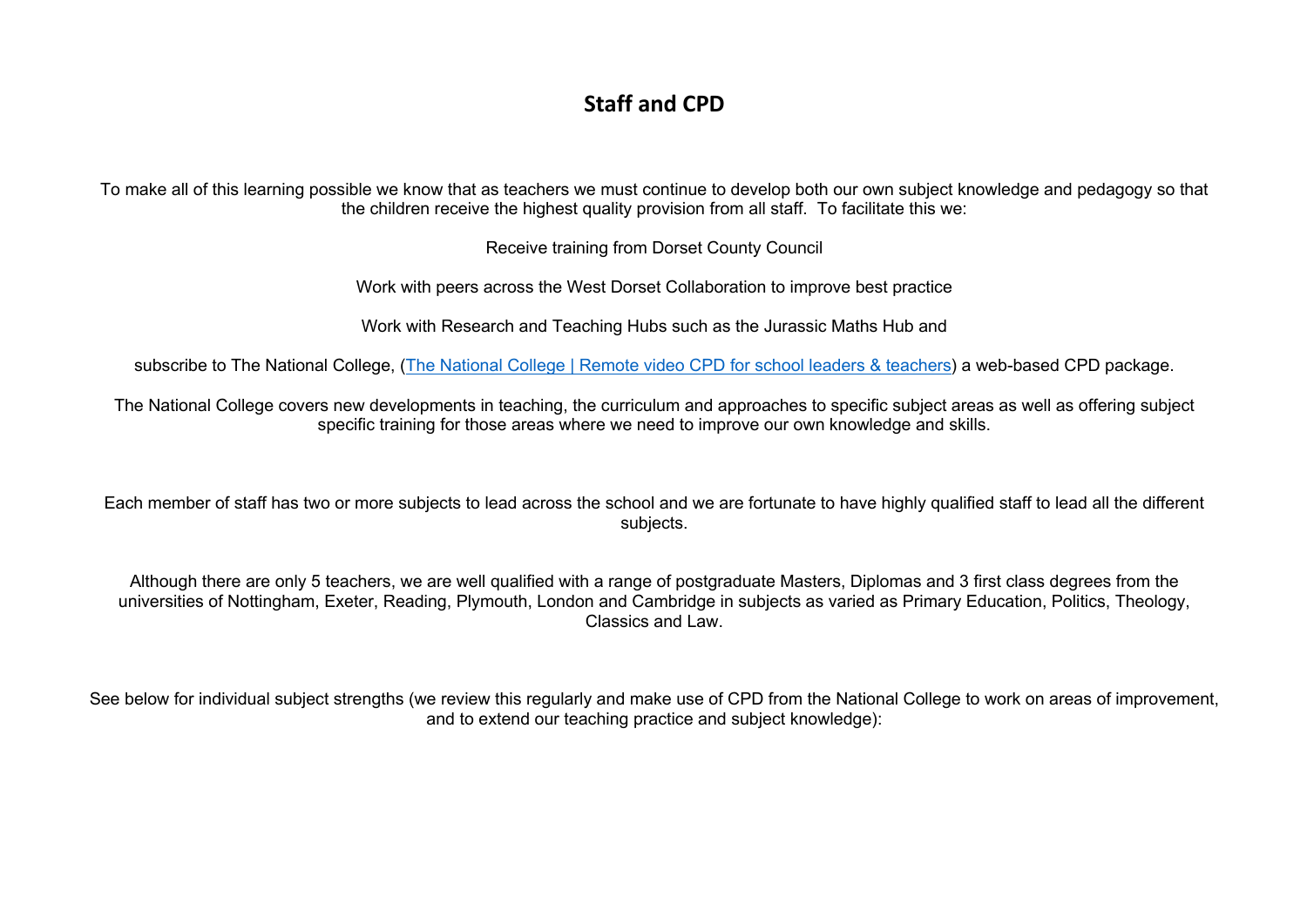#### **Literacy Lead** –

Teaching Degree with specialism in English A Levels (A & B) in English Literature and Drama GCSE's (A\* and A) in English Literature and English Language

#### **Maths Lead** –

Teaching degree with specialism in Maths A Level (B) in Maths GCSE (A) in Maths

> **Science Lead** – GCSE (AA) Double Science

#### **PE Lead** –

GCSE (A) Physical Education English Cricket Board Coach – level 1 RYA Sailing Qualifications Levels 1 & 2

#### **Languages Lead** –

(French and Ancient Greek) Classics Degree GCSE (B) French

**SENDCO** – Diploma (Merit) SEND

**Computing Lead** – GCSE (A) Information and Communication Technology

**History/Geography Lead** – Degree in Politics and International Relations A Level (A) Geography GCSE (A\*) Geography

**RE Lead** – Teaching Degree with specialism in Theology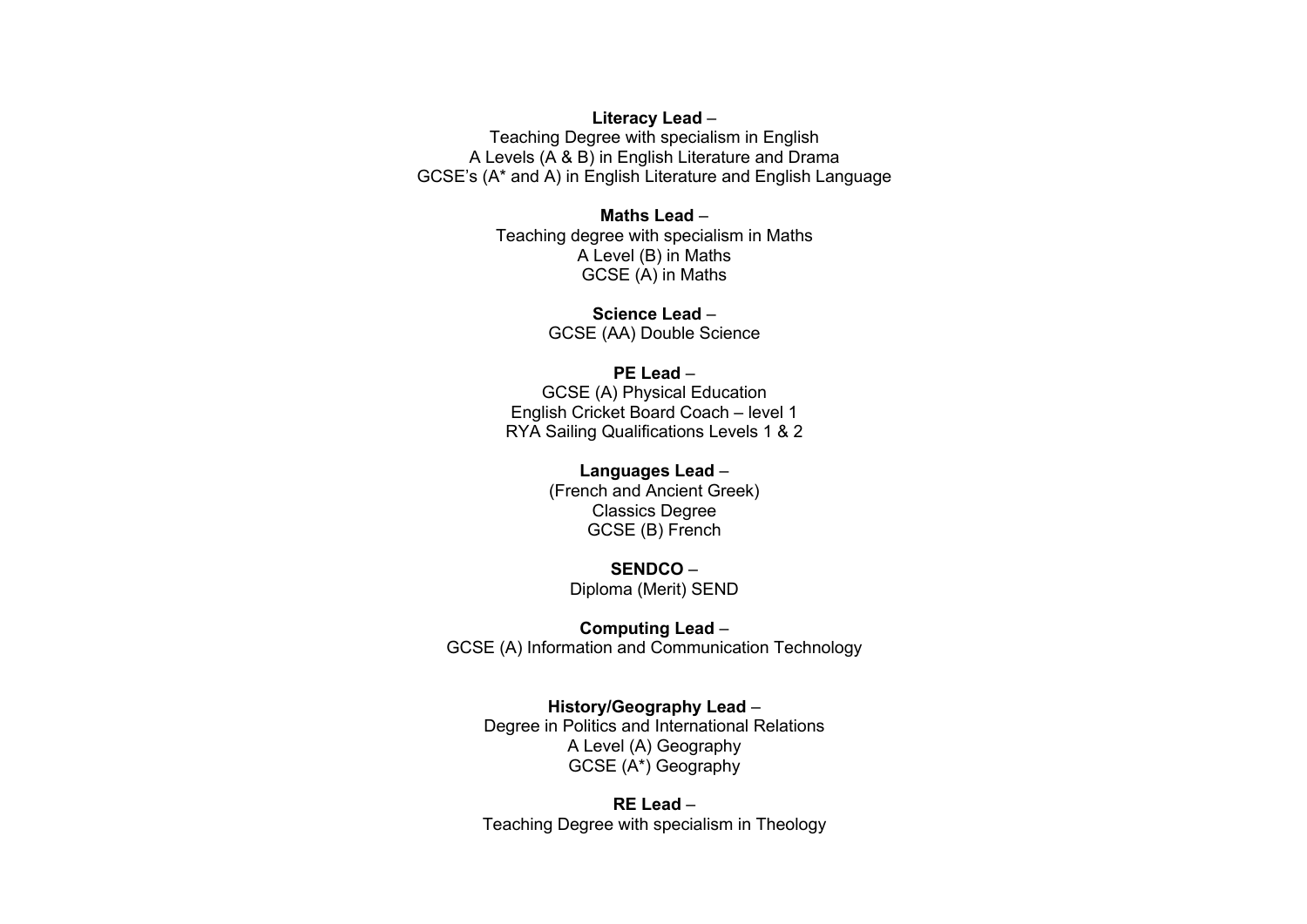#### **How do we make the Curriculum accessible for those with disabilities or SEN?**

At Thorner's, we comply with our duties under the Equality Act 2010 and the Special Educational Needs and Disability Regulations 2014. For more information on this please see our policies page (Policies | Thorner's Church of England VA Primary School (icts.website) for links to our Equality Objectives Action Plan, Thorner's Equality Information and Single Equality Policy.

In summary, we ensure that:

We aim to provide a curriculum that is creative, broad and balanced to enable all our children to become: successful learners, who enjoy learning and achieve high standards of attainment and progress confident individuals who are able to live safe, healthy and fulfilling lives responsible citizens who make a positive contribution to society.

We believe that children learn best when they are:

happy interested and motivated challenged and stimulated given tasks which match and stretch their current ability able to clearly understand the task able to achieve success and gain approval confident, feel safe and secure and are aware of boundaries

We believe also that effective learning takes place in an environment which makes learning accessible and provides equal opportunities in a comfortable working atmosphere that is:

> challenging and stimulating organised and well resourced happy,caring and welcoming encouraging and appreciative peaceful and calm.

Where a pupil is identified as having SEND and/or a disability, Thorner's adopts a process of Assess, Allocate, Act, Re-Assess which corresponds to the "Assess, Plan, Do, Review" method as detailed in the SEND Code of Practice: 0 to 25 (July 2014) sections 6.45 to 6.56. The principle is firmly embedded in working closely with parents / carers and pupils to agree, action and monitor individual progress over time so that special educational needs for all pupils are addressed appropriately, effectively and with good outcomes. Thorner's gives pupils regular tests in key areas and monitors their progress against national benchmarks. Where necessary, Individual Education Plans are drawn up (in consultation with parents and pupils) and agreed with parents, drawing on wider external agency support or expertise as required. These detail the area that School and Parents/Carers will